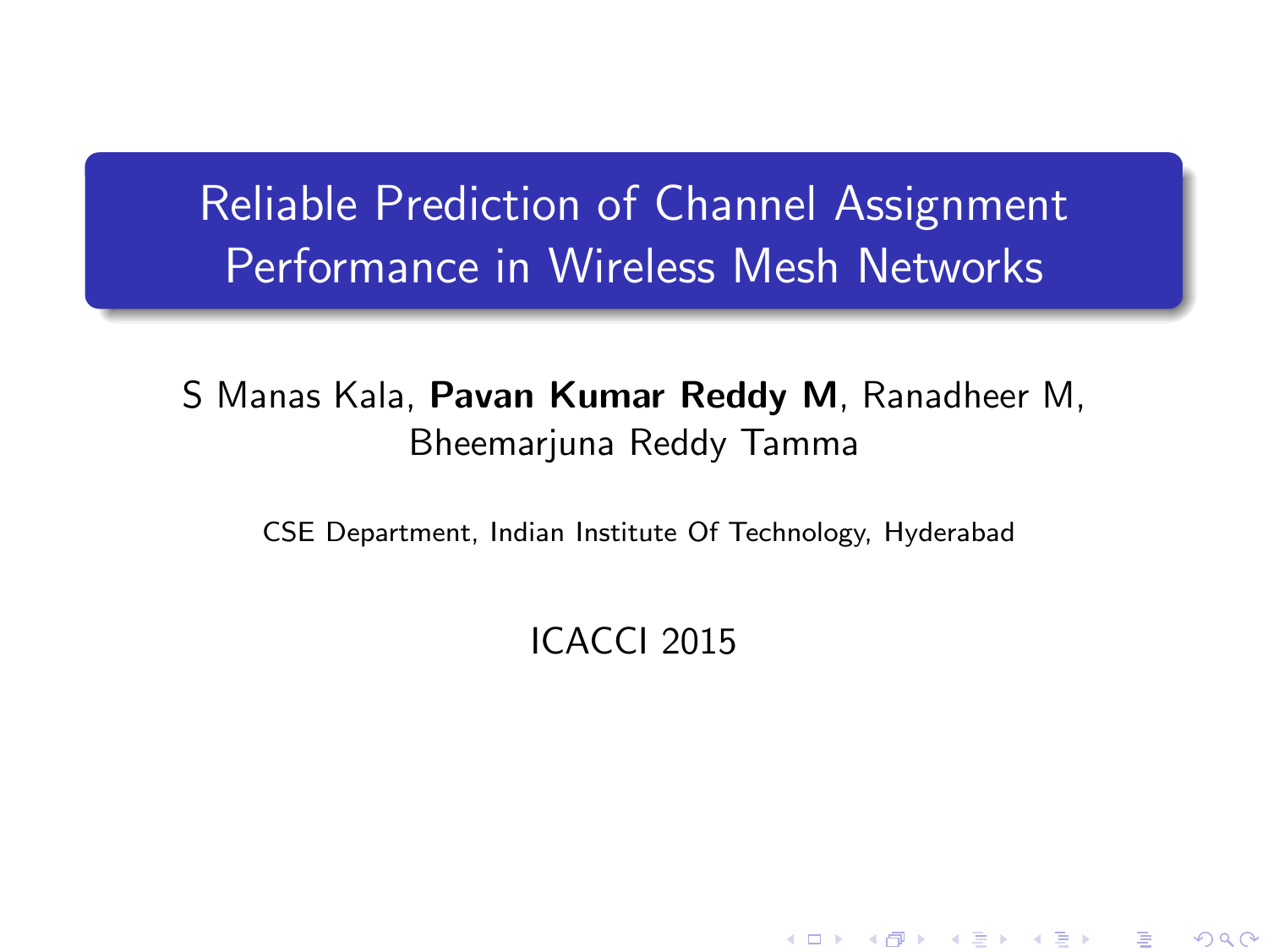| Introduction<br>000000 | Interference Estimation<br>೧೦೦ | Simulations & Results | Conclusions | Future Work |
|------------------------|--------------------------------|-----------------------|-------------|-------------|
| Overview               |                                |                       |             |             |



- 2 [Interference Estimation](#page-12-0)
- 3 [Simulations & Results](#page-16-0)



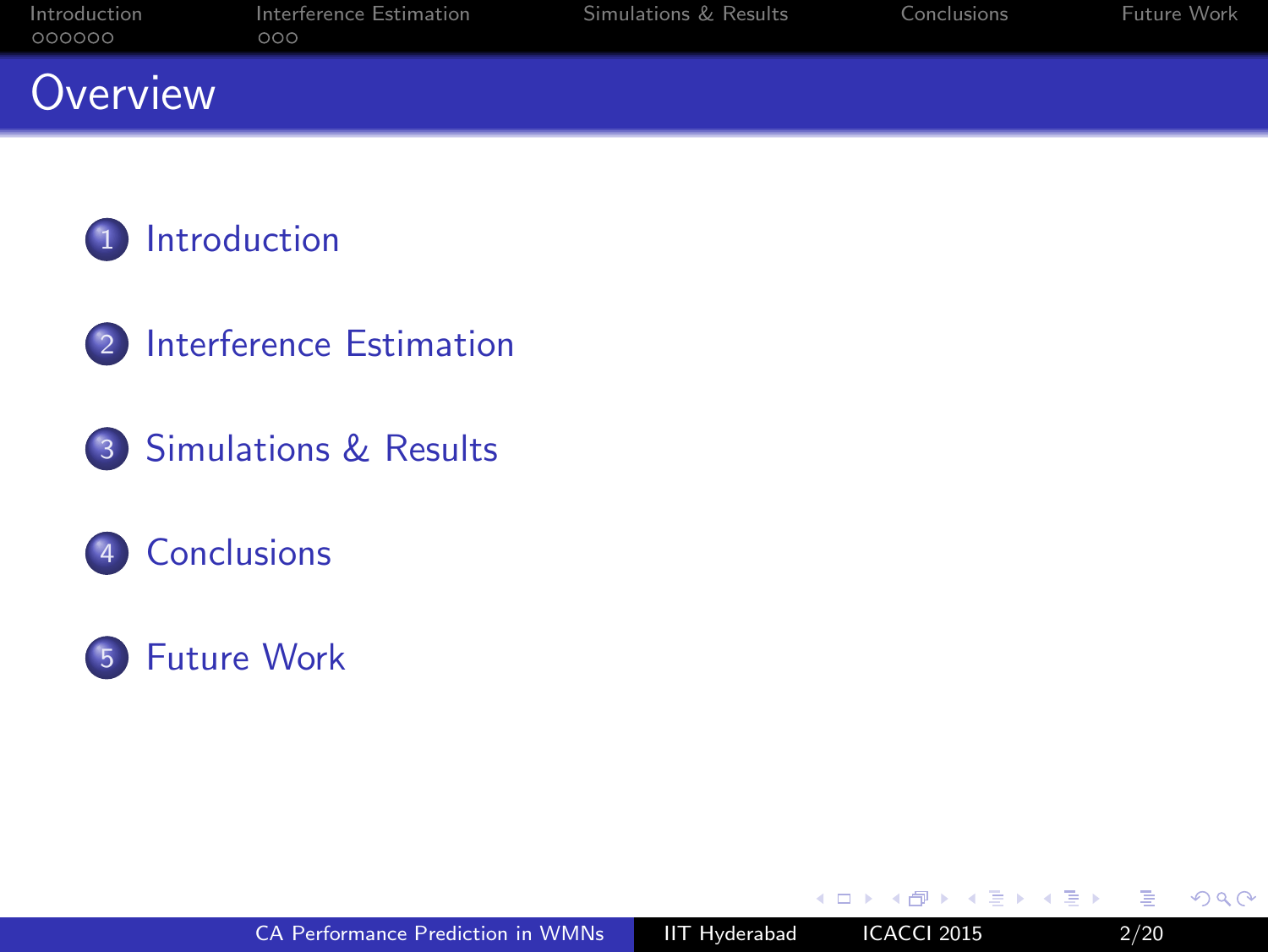| Introduction<br>000000 | Interference Estimation<br>റററ | Simulations & Results | Conclusions | Future Work |
|------------------------|--------------------------------|-----------------------|-------------|-------------|
|                        | <b>WMN Model Considered</b>    |                       |             |             |

- - A single Gateway WMN.
	- Mesh-routers and mesh-clients.
	- Multi-Radio Multi-Channel (MRMC) Deployment.
	- Only inter mesh-router communication issues considered.



Figure : A Simplistic WMN Architecture

<span id="page-2-0"></span> $QQ$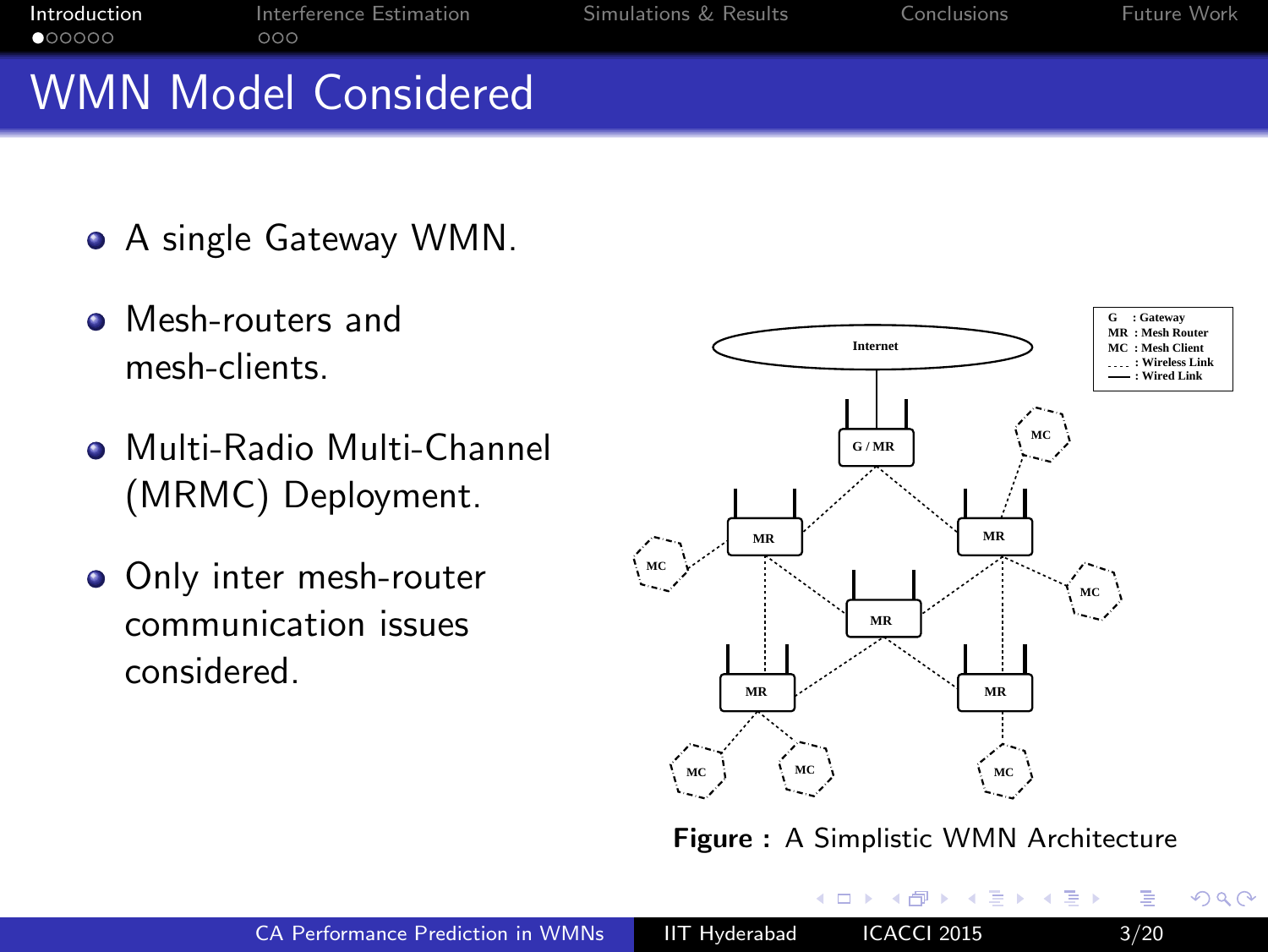| Introduction<br>0 00000 | Interference Estimation<br>റററ | Simulations & Results | Conclusions | Future Work |
|-------------------------|--------------------------------|-----------------------|-------------|-------------|
|                         | <b>CA Schemes in WMNs</b>      |                       |             |             |

#### Channel Assignment (CA) Scheme

- CA can be understood as,  $C_i = CA(i, R_i)$ , where
	- Each node i, has random number of identical radios  $R_i$ .
	- $C_i \Rightarrow$  List of channels assigned to  $R_i$ .

**•** Assumption : Number of available channels  $>(R_i)_{max}$ 

#### Role of CA Schemes

- $\bullet$  Interference  $\rightarrow$  Most debilitating factor in network performance.
- **•** Minimizing interference in WMNs is a primary objective.
- <span id="page-3-0"></span>Mainly achieved through a prudent channel assignment (CA) scheme, which
	- Enhances network capacity.
	- Reduces end to end latency.
	- Reduces data packet loss.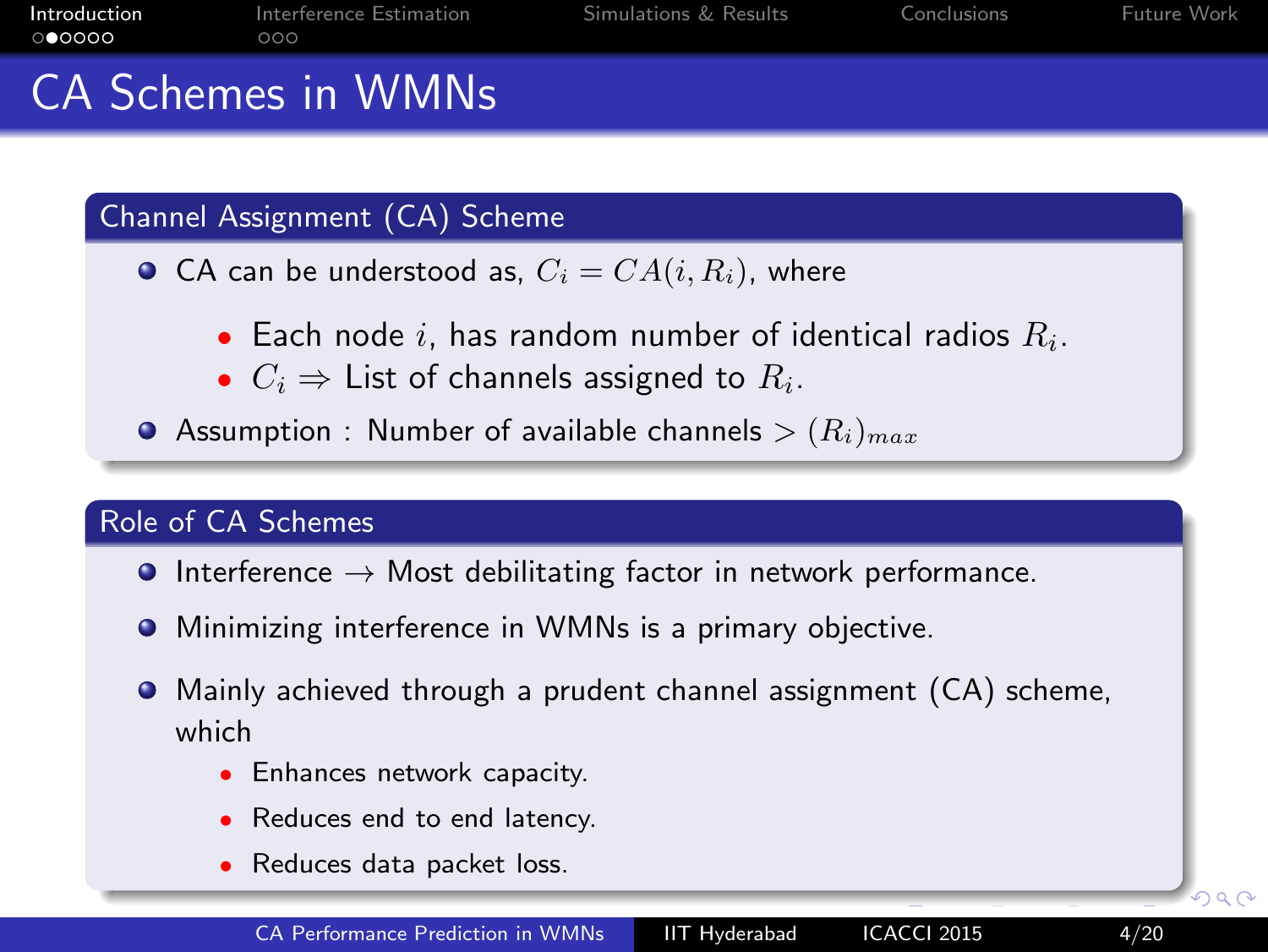

- **Multitude of CA schemes in research literature.**
- Choosing an efficient CA for a WMN  $\rightarrow$  A tedious task.
- Absence of CA performance prediction techniques.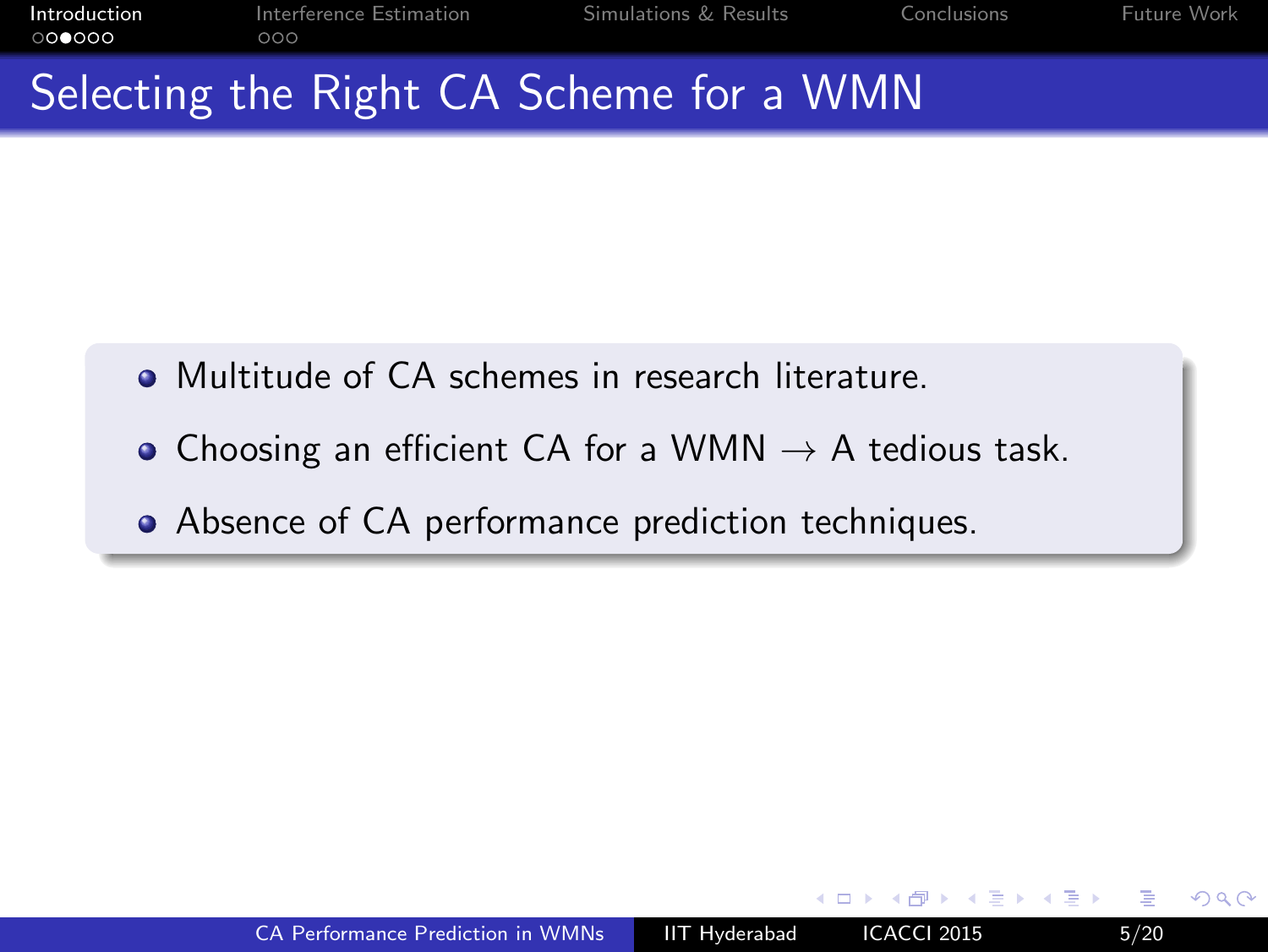| Introduction<br>000000 | Interference Estimation<br>റററ                  | Simulations & Results | Conclusions | Future Work |
|------------------------|-------------------------------------------------|-----------------------|-------------|-------------|
|                        | <b>Existing Interference Estimation Schemes</b> |                       |             |             |

## An Evaluation

#### TID

- Conventional approach for estimating interference.
- Considers spatial proximity of links for interference estimation.
- Computed by halving the summation of the Interference Degree of all the links in  $WMN$ .
- Not a reliable metric.

## $\text{CDAL}_{cost}$

- A new approach for estimating interference.
- Considers Statistical characteristics for interference estimation.
- Computed by finding Standard Deviation of Channel Link count for each channel.
- Channel-Link Count for a channel is number of links assigned to that channel.
- A better metric than TID.

<span id="page-5-0"></span> $QQ$ 

 $\left\{ \begin{array}{ccc} 1 & 0 & 0 \\ 0 & 1 & 0 \end{array} \right.$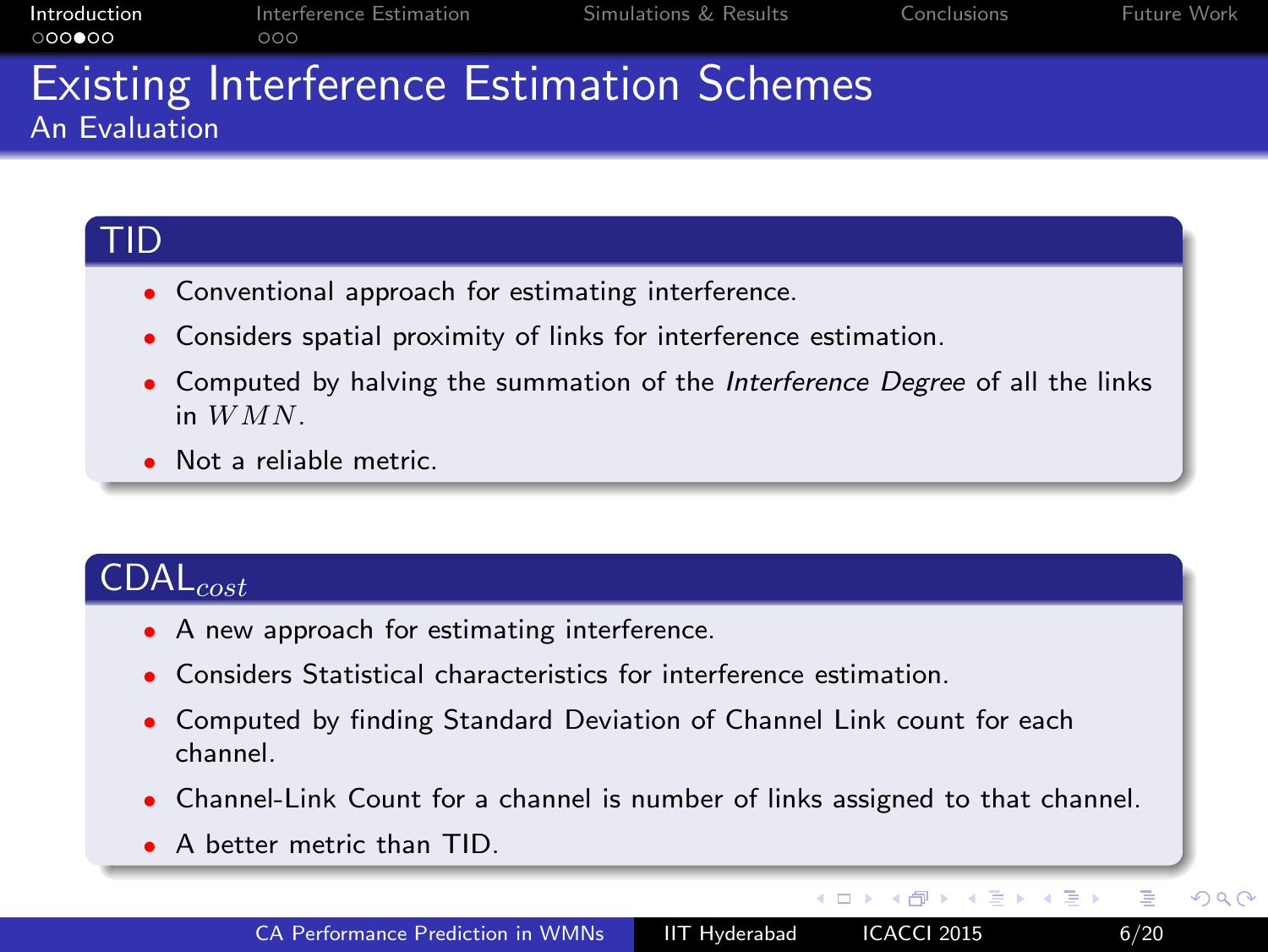

<span id="page-6-0"></span>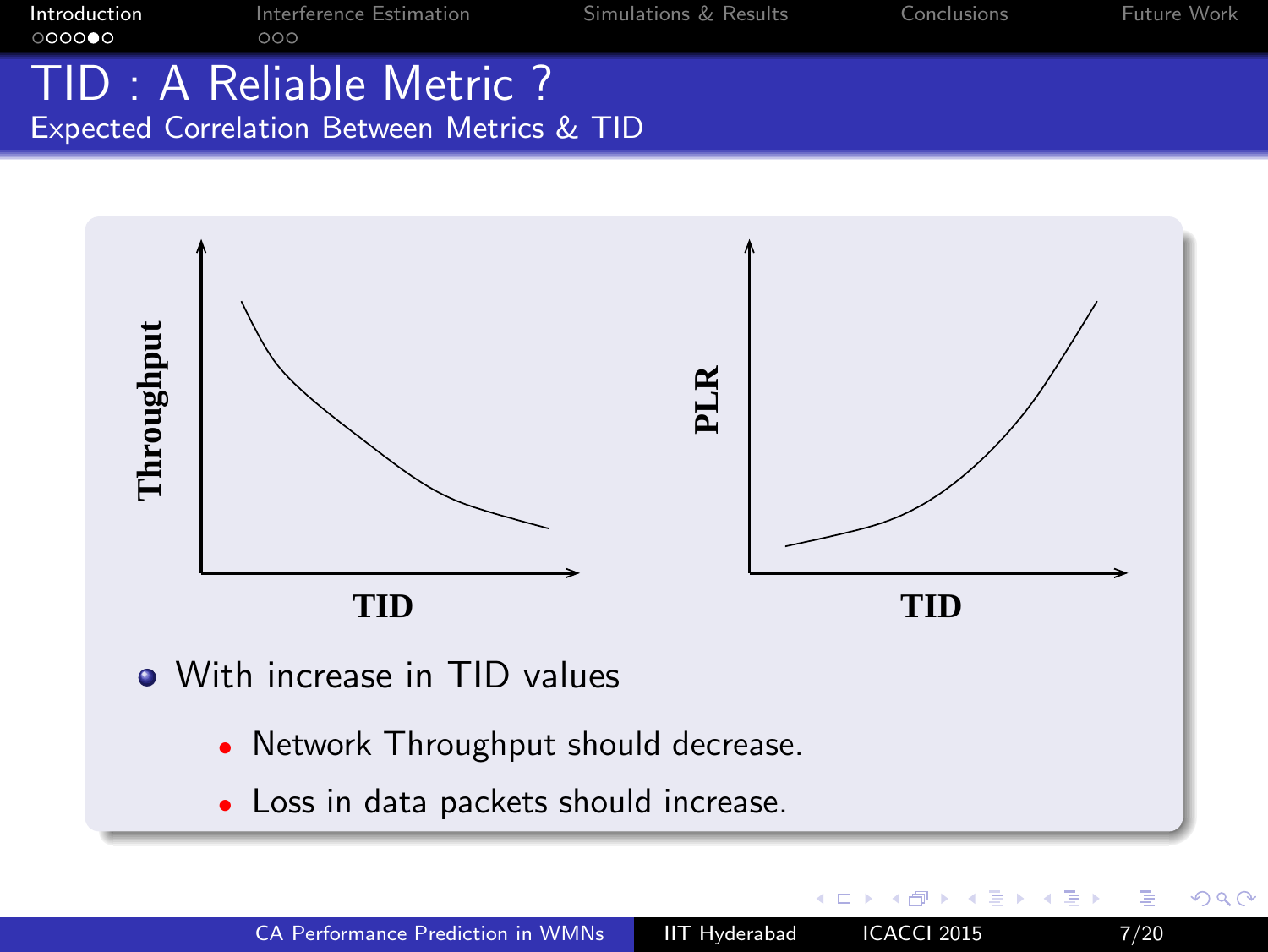| Introduction<br>000000                   | Interference Estimation<br>000                                             | Simulations & Results | Conclusions                   | Future Work    |
|------------------------------------------|----------------------------------------------------------------------------|-----------------------|-------------------------------|----------------|
|                                          | TID : A Reliable Metric ?<br>Observed Correlation Between Throughput & TID |                       |                               |                |
|                                          |                                                                            | $CA$ Schemes $-\Box$  | <b>Simulation Parameters</b>  |                |
|                                          |                                                                            |                       | Parameter                     | Value          |
| 3.5                                      |                                                                            |                       | Radios/Node                   | $\overline{2}$ |
|                                          |                                                                            |                       | Range Of Radios               | 250 mts        |
| 3                                        | $MIS_{2}$                                                                  |                       | Grid Size                     | $5 * 5$        |
|                                          |                                                                            |                       | <b>Transmitted File Size</b>  | 10 MB          |
| Average Network Throughput (Mbps)<br>2.5 | MIS <sub>1</sub><br><b>ロ</b> CEN <sub>2</sub><br>CLQ <sub>2</sub>          | BFS <sub>2</sub>      | Maximum Segment Size<br>(TCP) | 1 KB           |
| $\overline{2}$                           | BFS.                                                                       |                       | Packet Size (UDP)             | 1 KB           |
|                                          |                                                                            | CLQ <sub>1</sub>      | <b>MAC</b><br>Fragmentation   | 2200 Bytes     |
| 1.5                                      |                                                                            |                       | Threshold                     |                |
|                                          | CEN <sub>1</sub>                                                           |                       | RTS/CTS                       | Enabled        |
|                                          |                                                                            |                       | Packet Interval (UDP)         | 50ms           |
| 100                                      | 200<br>300<br>400<br>500<br><b>Total Interference Degree</b>               | 600<br>700            |                               |                |

- A result from our previous study [\[2\]](#page-29-0).
	- Labels denote the CA schemes used.
	- Aggregate network throughput of CAs plotted against TID values.

€ □ F

<span id="page-7-0"></span>重

Э×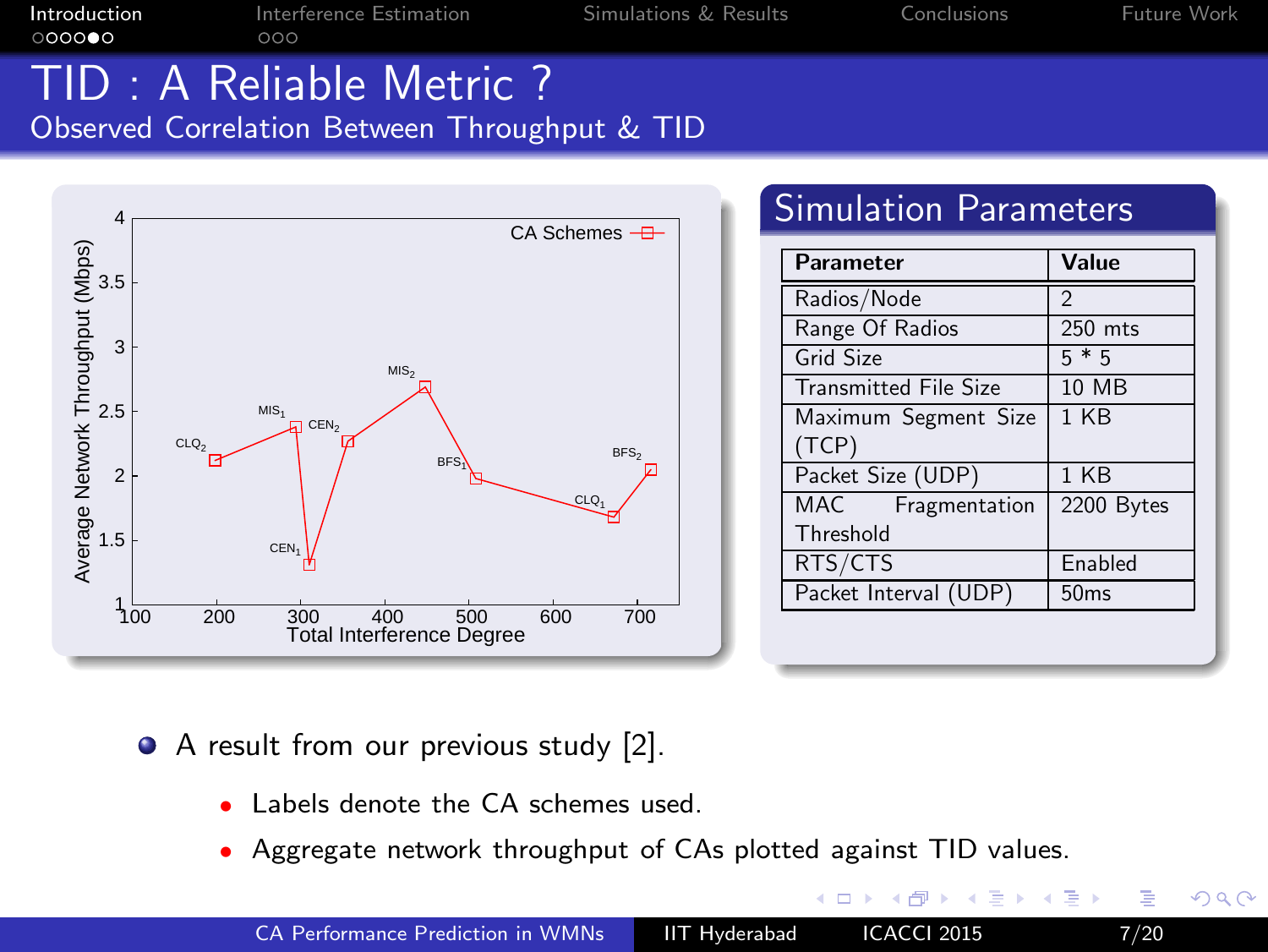



- A result from our previous study [\[2\]](#page-29-0).
	- Labels denote the CA schemes used.
	- Average Packet Loss Ratio of CAs plotted a[gain](#page-7-0)[st](#page-9-0) [T](#page-5-0)[I](#page-6-0)[D](#page-9-0) [v](#page-10-0)[al](#page-2-0)[u](#page-3-0)[es](#page-11-0)[.](#page-12-0)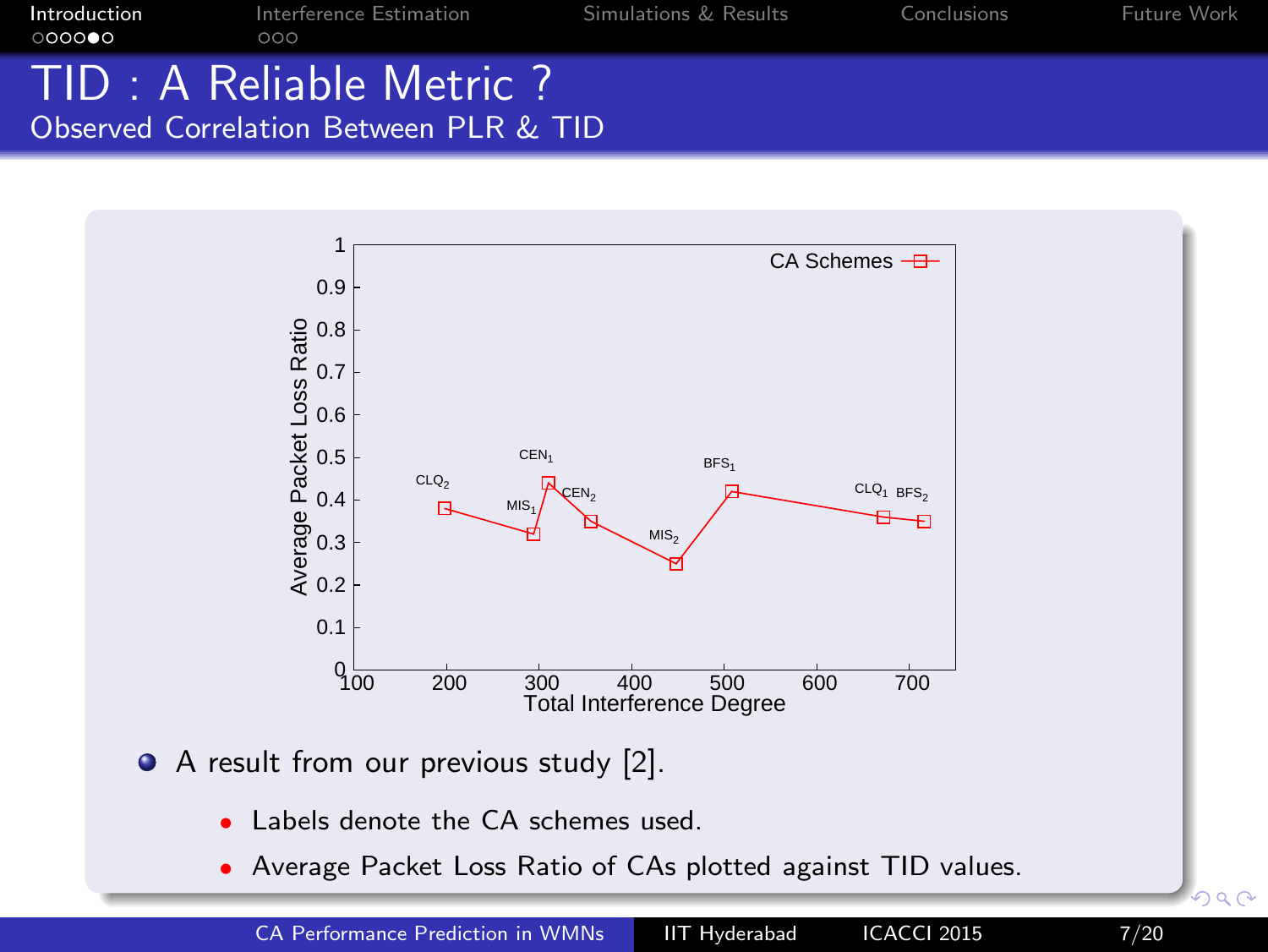| Introduction<br>000000 | Interference Estimation<br>000 | Simulations & Results | Conclusions | Future Work |
|------------------------|--------------------------------|-----------------------|-------------|-------------|
| <b>Conclusions</b>     | TID: A Reliable Metric ?       |                       |             |             |

#### OBSERVED CORRELATION  $\Leftrightarrow$  EXPECTED CORRELATION

<span id="page-9-0"></span> $\bullet$  TID  $\rightarrow$  Not a reliable metric for interference estimation.  $\rightarrow$  Not suited to predict CA performance in a WMN.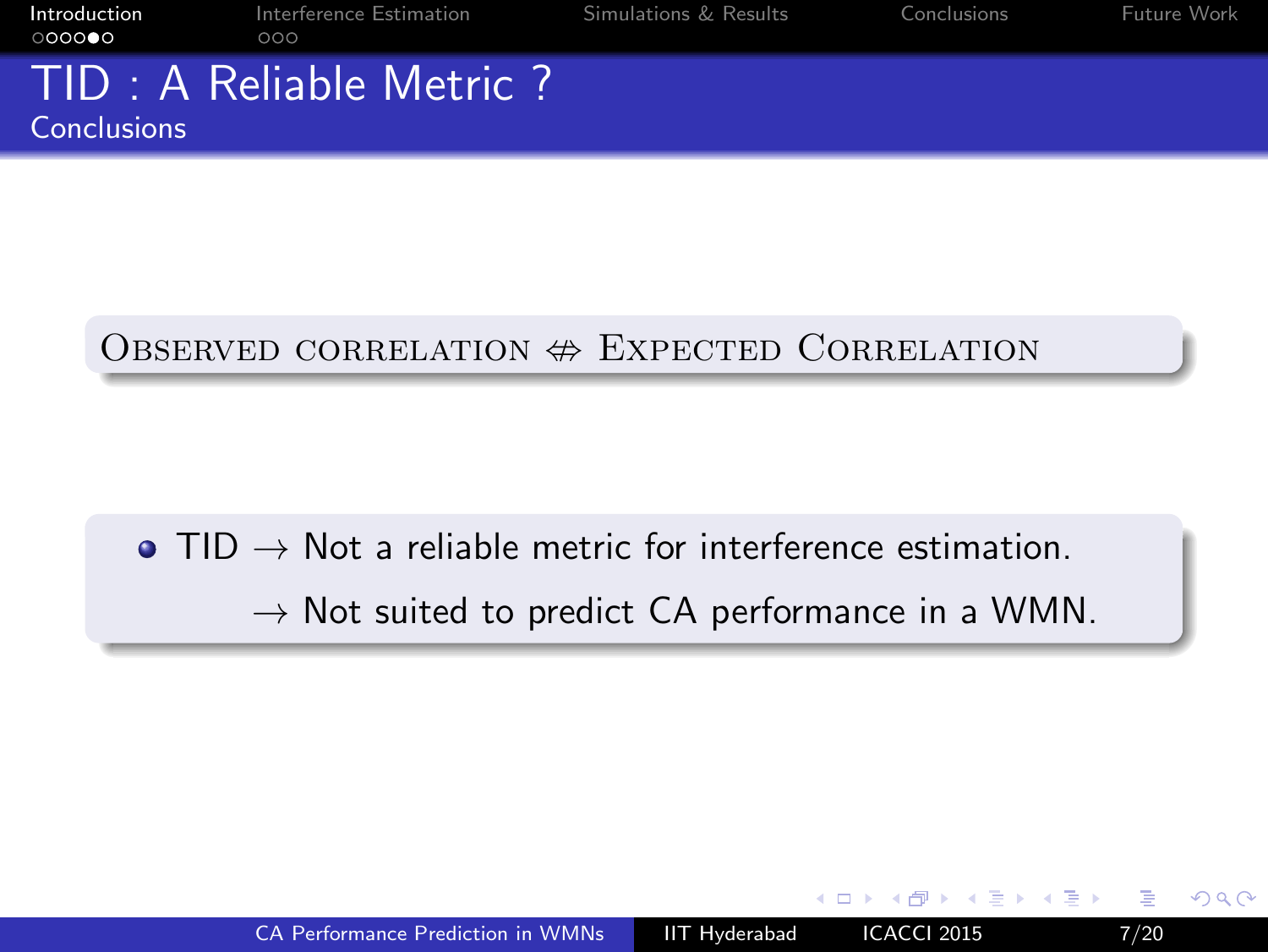





**b) Channel Assignment Y**



- Interfering links in Fig(a)  $\rightarrow$  0.
- Interfering links in Fig(b)  $\rightarrow$  2.
- CDAL<sub>cost</sub> for both of them is same  $\rightarrow$  0.

4.0.3

<span id="page-10-0"></span>- イヨメ イヨメ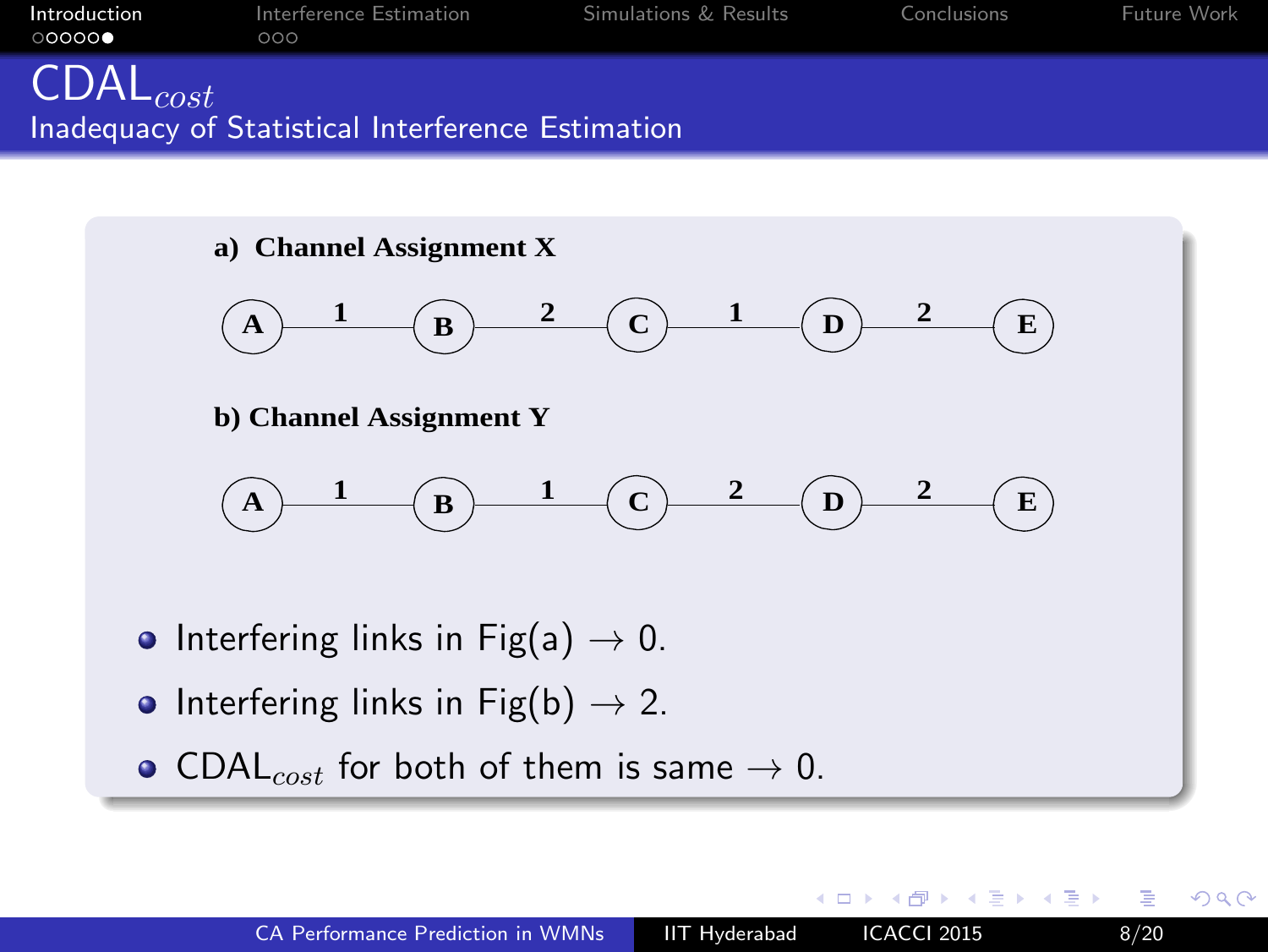| Introduction<br>00000                 | Interference Estimation<br>000 | Simulations & Results | Conclusions | Future Work |
|---------------------------------------|--------------------------------|-----------------------|-------------|-------------|
| $\mathsf{CDAL}_{cost}$<br>Conclusions |                                |                       |             |             |

## • CDAL $_{cost}$   $\rightarrow$  Considers Statistical characteristics only.

<span id="page-11-0"></span> $\rightarrow$  Not a perfect metric for interference estimation.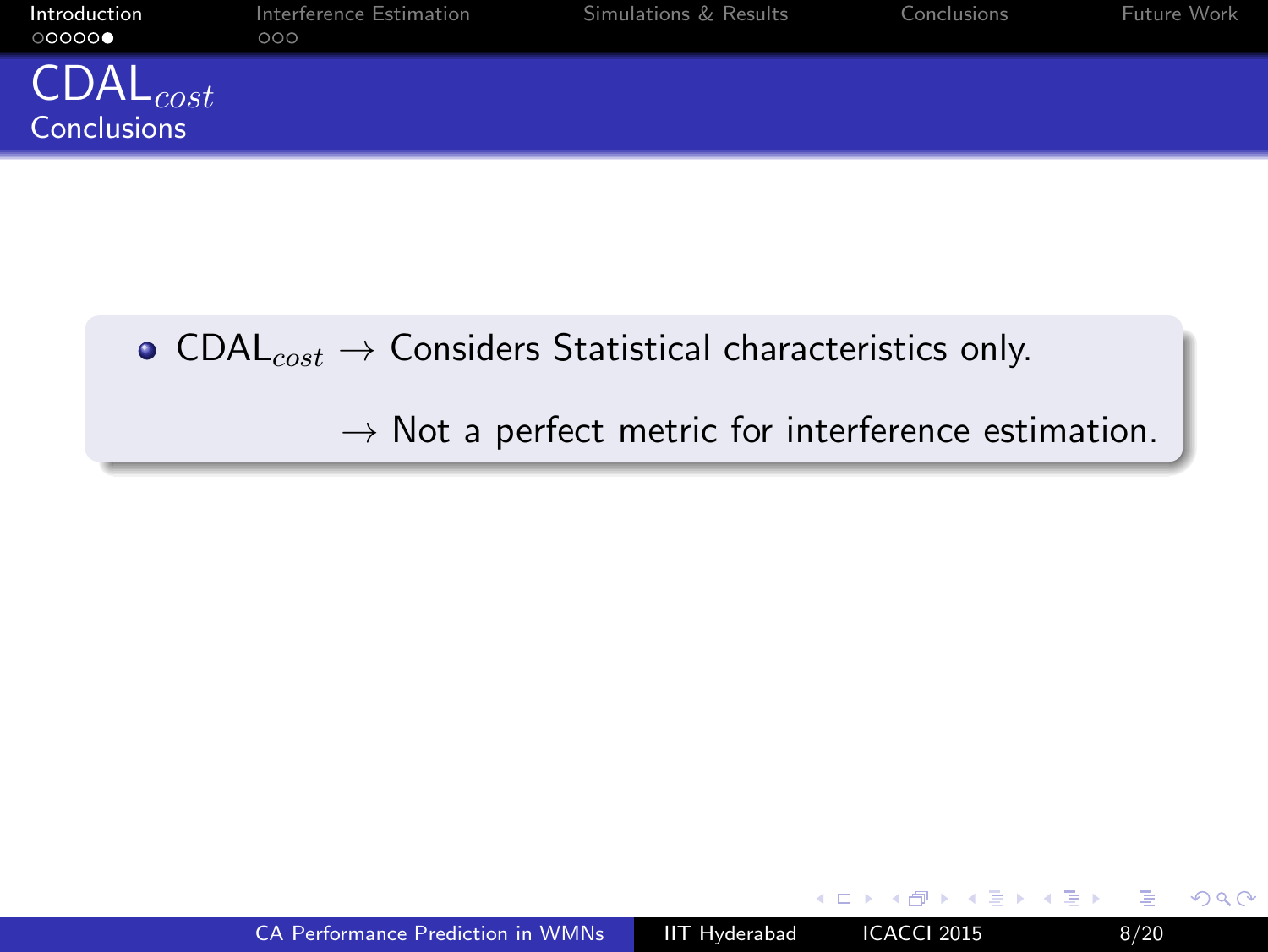[Introduction](#page-2-0) [Interference Estimation](#page-12-0) [Simulations & Results](#page-16-0) [Conclusions](#page-27-0) [Future Work](#page-28-0)<br>000000 000

<span id="page-12-0"></span> $209$ 

## Spatio-Statistical Interference Estimation **Motivation**

#### Factors Contributing To Idea Development

- $\bullet$  TID and CDAL $_{cost}$  are not reliable metrics.
- **•** Both Statistical and Spatial characteristics should be considered while determining interference.

#### Cumulative X-Link-Set Weight  $(CXLS_{wt})$  Approach

- **O** Determines all the XLSs in the WMN.
- XLS is a set of X-consecutive links in the WMN.
- A particular weight is assigned to an XLS based on channels assigned to links in it.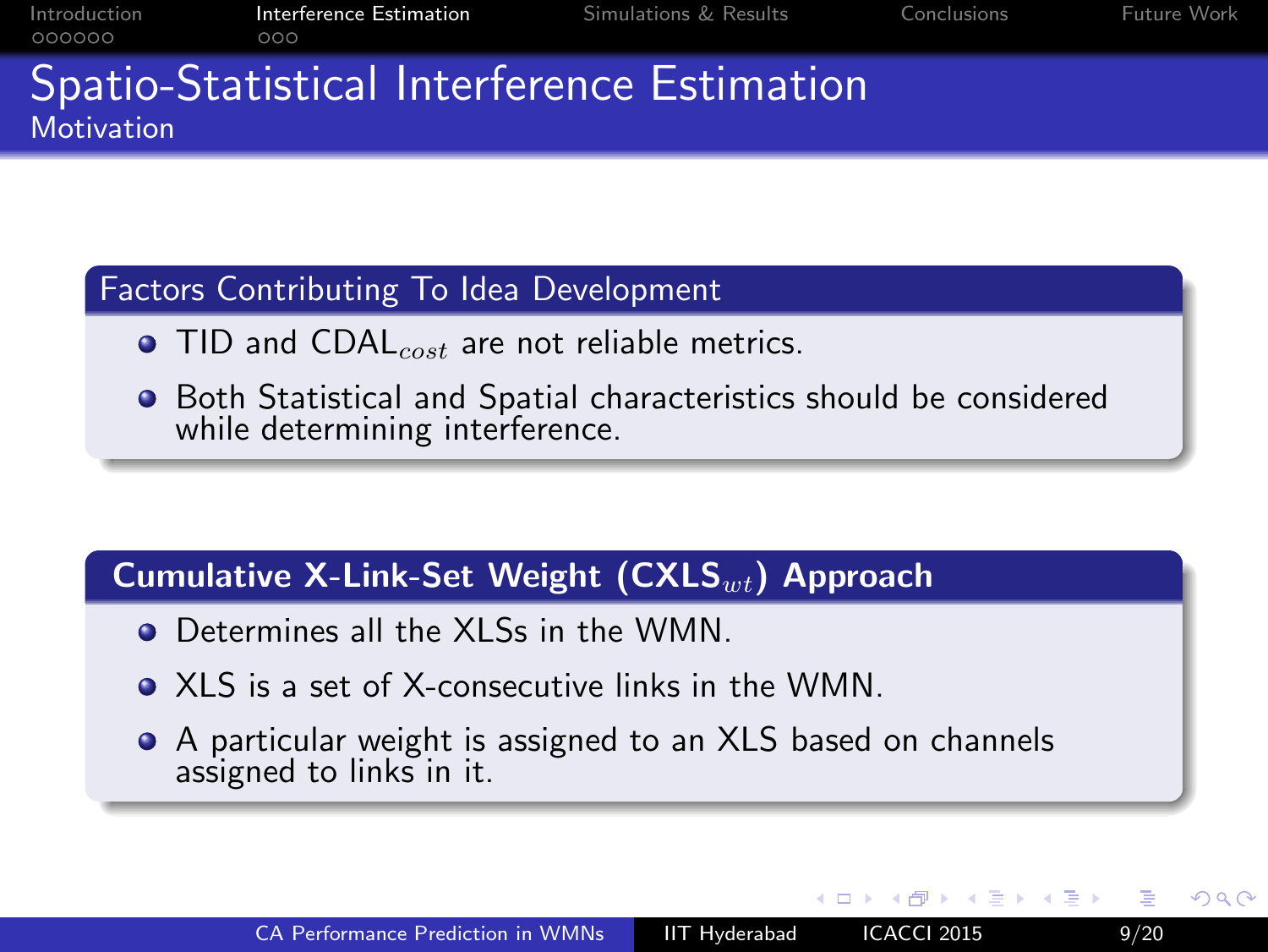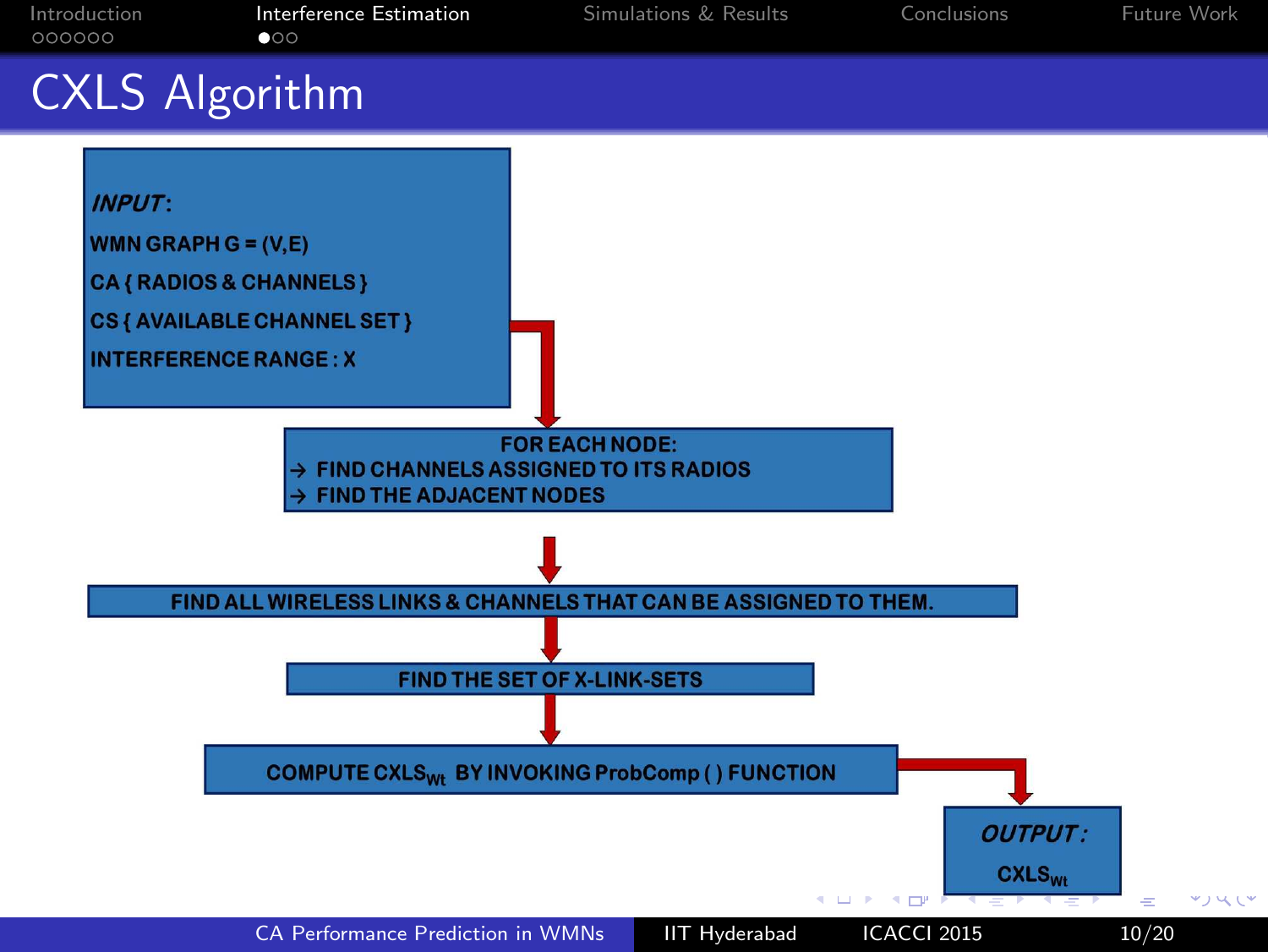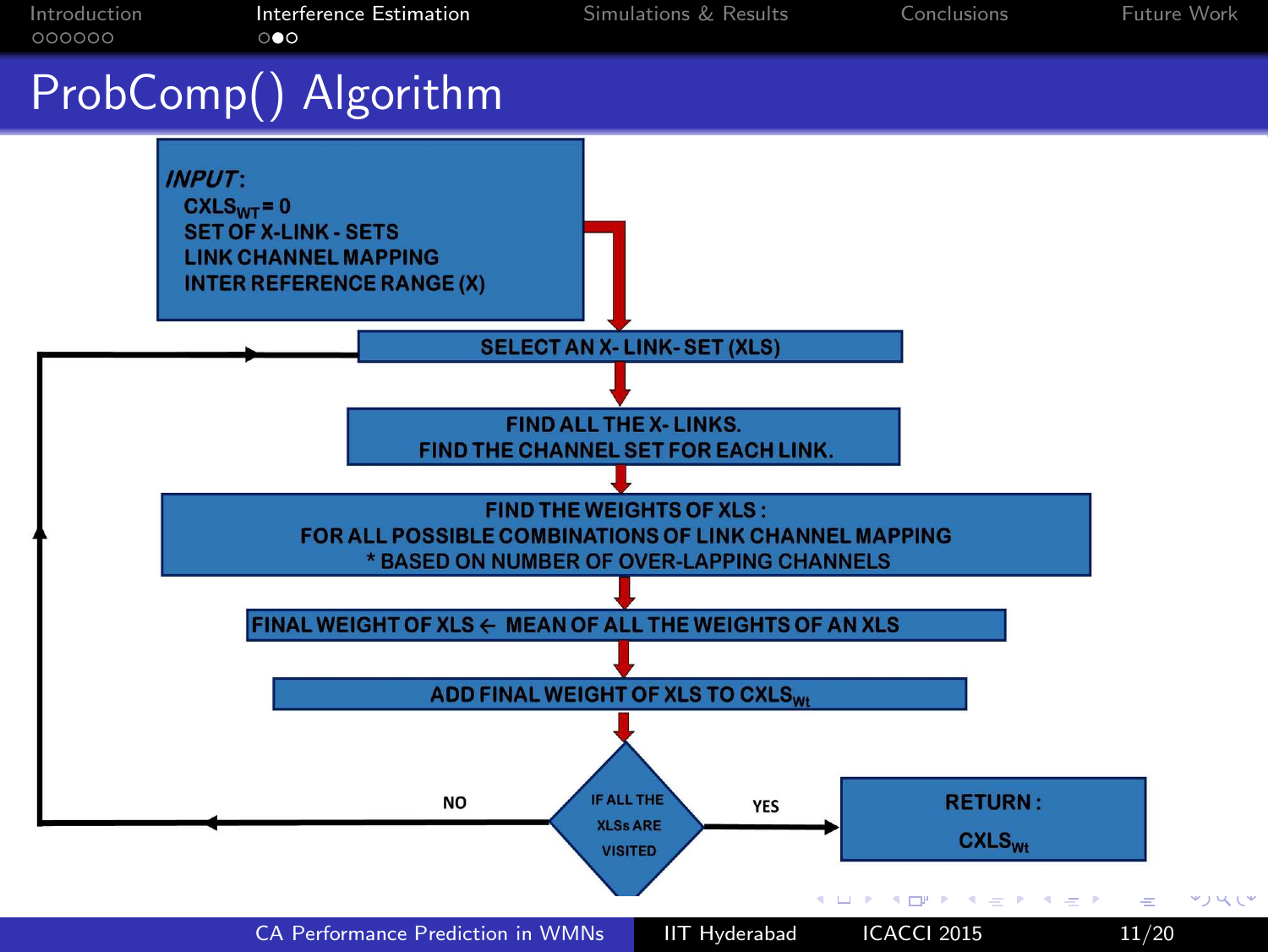[Introduction](#page-2-0) [Interference Estimation](#page-12-0) [Simulations & Results](#page-16-0) [Conclusions](#page-27-0) [Future Work](#page-28-0)<br>000000 000 CXLS Algorithm : A Theoretical Illustration Assigning XLS weights

**Interference : Transmission = 4**

**A D E 1 1 1 1 C XLS 1 XLSwt = 0 B A C D E 1 2 2 2 XLS 2 XLSwt = 1 B C D E 1 1 2 2 A XLS 3 XLSwt = 2 B XLSwt = 3 XLS 4 1 2 3 1 C D A E B 1 2 3 4 XLS 5 XLSwt = 4 A C E D B** [CA Performance Prediction in WMNs](#page-0-0) IIT Hyderabad ICACCI 2015 12/20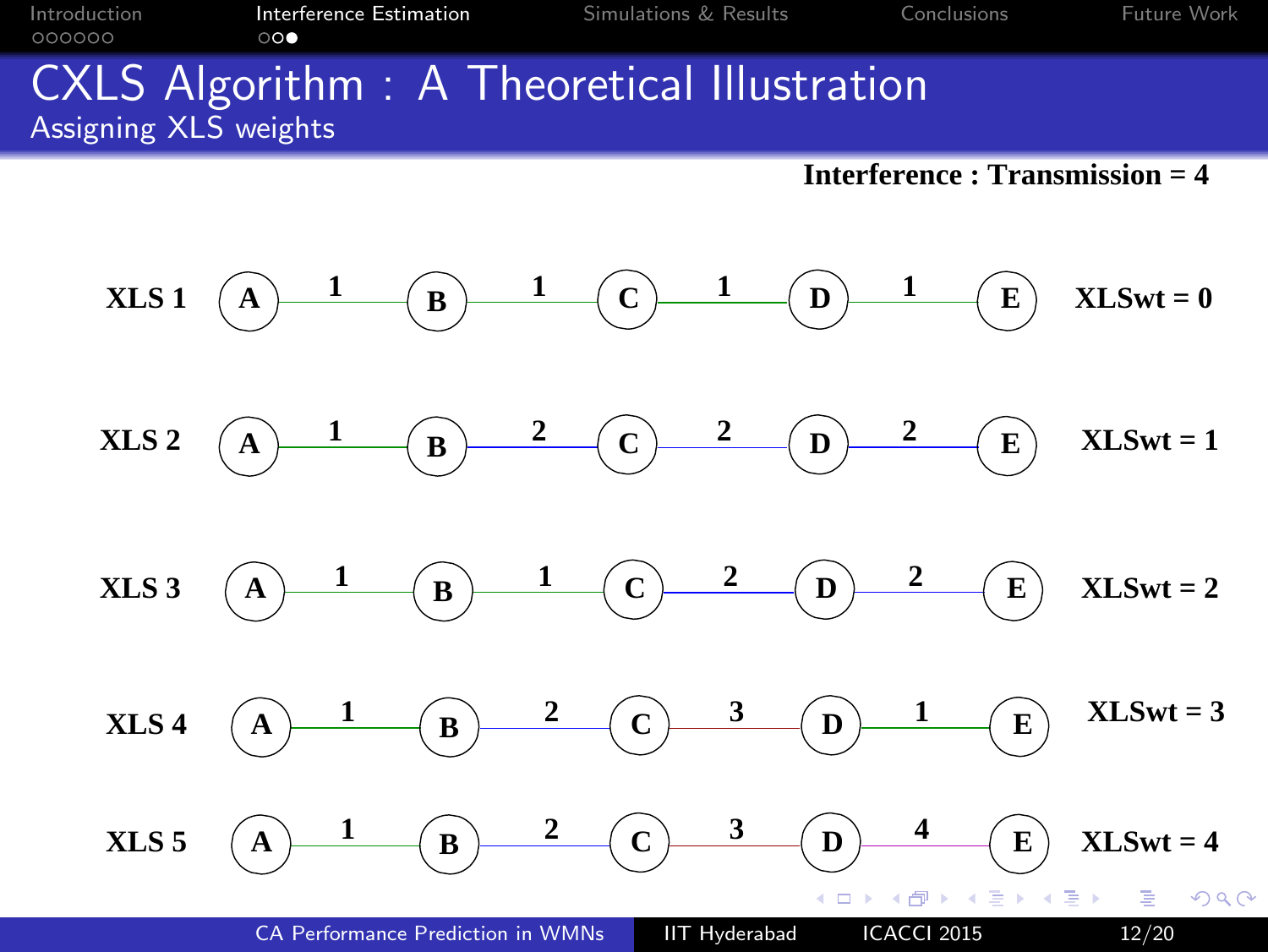[Introduction](#page-2-0) [Interference Estimation](#page-12-0) **[Simulations & Results](#page-16-0)** [Conclusions](#page-27-0) [Future Work](#page-28-0)<br>000000 000 000

<span id="page-16-0"></span>

### Test Scenarios & Evaluation Procedure Simulation Parameters

## ns-3 Simulation Parameters

| <b>Parameter</b>               | Value               |
|--------------------------------|---------------------|
| Radios/Node                    | $\mathfrak{D}$      |
| Range Of Radios                | 250 mts             |
| <b>IEEE Standard</b>           | 802.11 <sub>g</sub> |
| Available Orthogonal Channels  | 3(2.4 GHz)          |
| <b>Transmitted File Size</b>   | 10 MB               |
| Maximum 802.11g/n Phy Datarate | 54 Mbps             |
| Maximum Segment Size (TCP)     | 1 KB                |
| Packet Size (UDP)              | 1 KB                |
| MAC Fragmentation Threshold    | 2200 Bytes          |
| RTS/CTS                        | Enabled             |
| Packet Interval (UDP)          | 50ms                |
| Routing Protocol Used          | <b>OLSR</b>         |
| Loss Model                     | Range Propagation   |
| Rate Control                   | Constant Rate       |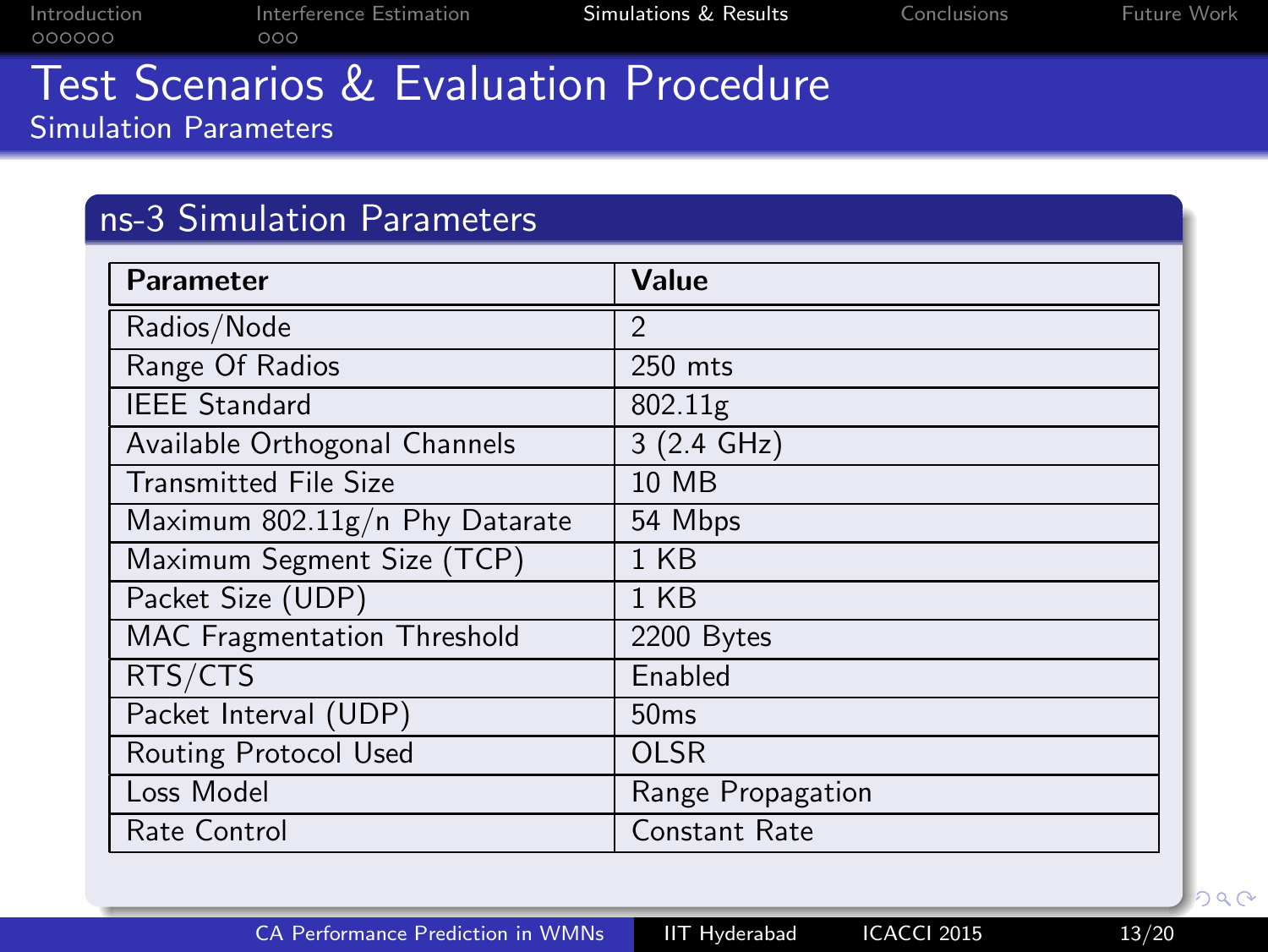[Introduction](#page-2-0) [Interference Estimation](#page-12-0) **[Simulations & Results](#page-16-0)** [Conclusions](#page-27-0) [Future Work](#page-28-0)<br>000000 000 000 Test Scenarios & Evaluation Procedure Test Scenarios

#### Test Scenarios

• WMN layout  $\rightarrow$  5  $\times$  5 Grid WMN

#### Grid WMN Test Cases

- $\bigodot$  TC5  $\rightarrow$  5 concurrent 4-Hop flows.
- $\bullet$  TC8  $\rightarrow$  8 concurrent 4-Hop flows.
- $\bigodot$  TC10  $\rightarrow$  10 concurrent 4-Hop flows.
- $\bigodot$  TC12  $\rightarrow$  12 concurrent flows. (4-Hop & 8-Hop)

#### Grid WMN Layout

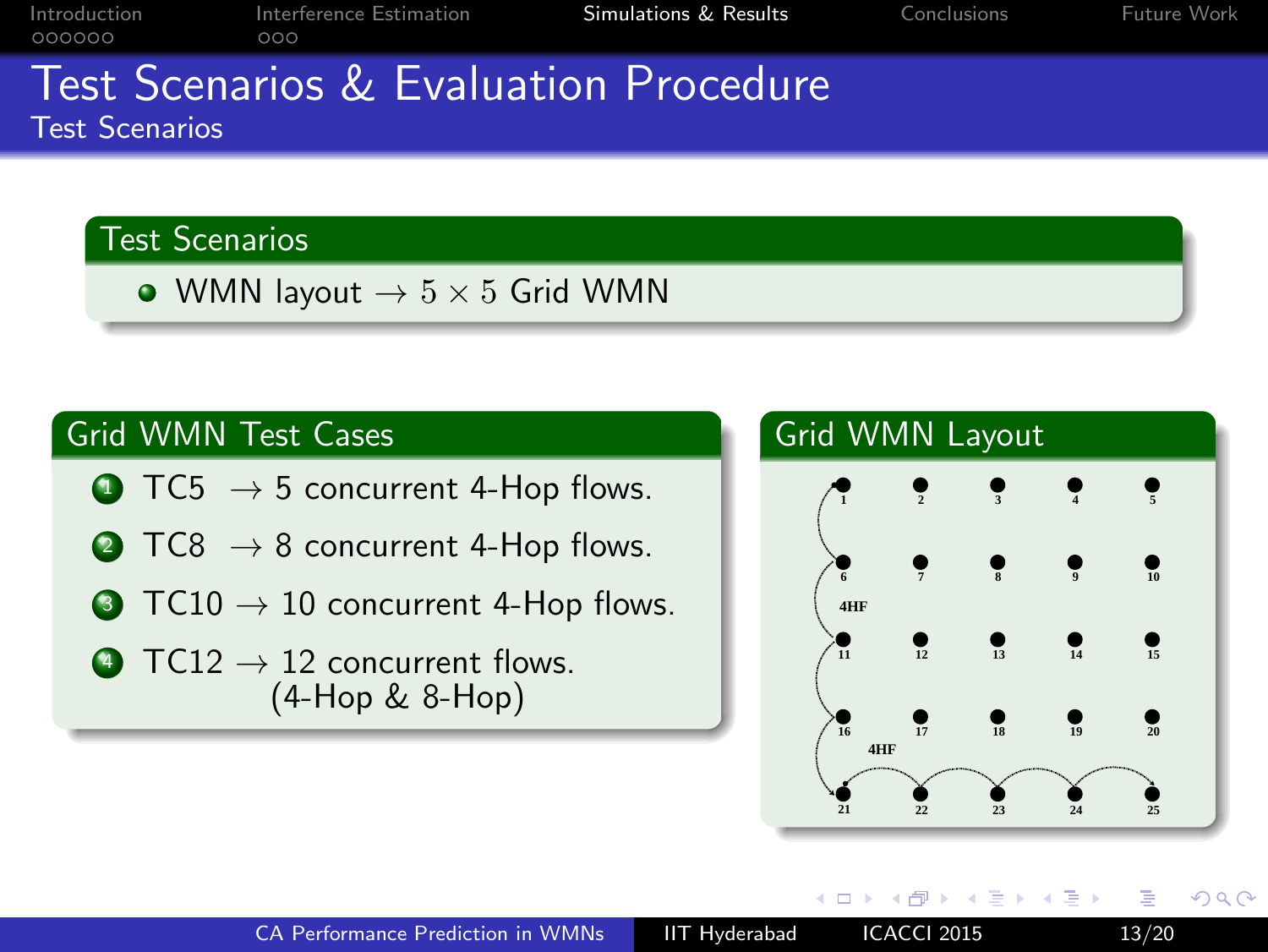| 000000 |                              | 000                                                             | Introduction The Interference Estimation <b>Simulations &amp; Results</b> | Conclusions Future Work |
|--------|------------------------------|-----------------------------------------------------------------|---------------------------------------------------------------------------|-------------------------|
|        |                              | <b>CA Schemes and Representations</b>                           | Test Scenarios & Evaluation Procedure                                     |                         |
|        | <b>CA Schemes Considered</b> |                                                                 |                                                                           |                         |
|        |                              | $\bullet$ CLQ-CA [1] $\rightarrow$ Maximum Clique based CA.     |                                                                           |                         |
|        |                              | $\bullet$ OIS-CA [2] $\rightarrow$ Radio Co-location Aware CA.  |                                                                           |                         |
|        |                              | $\bullet$ EIZM-CA [2] $\rightarrow$ Radio Co-location Aware CA. |                                                                           |                         |
|        |                              |                                                                 | $\bullet$ BFS-CA [3] $\rightarrow$ Breadth First Search based CA.         |                         |
|        |                              | $\bullet$ CEN-CA [4] $\rightarrow$ Centralized Static CA.       |                                                                           |                         |
|        |                              |                                                                 | • MaIS-CA [5] $\rightarrow$ Maximum Independent Set based CA.             |                         |

 $\bullet$  GSCA  $\rightarrow$  Grid Specific CA (Minimum TID).

#### CA Scheme Representation

- E-MMCG and C-MMCG [\[2\]](#page-29-0) versions of each CA (except GSCA)
	- C-MMCG CA  $\rightarrow CA_C$ , E-MMCG CA  $\rightarrow CA_E$ .
- Representation of CAs
	- BFS-CA (BFS<sub>C</sub> & BFS<sub>E</sub>), MaIS-CA (MIS<sub>C</sub> & MIS<sub>E</sub>).
	- CEN-CA (CEN<sub>C</sub> & CEN<sub>E</sub>), CLQ-CA (CLQ<sub>C</sub> & CLQ<sub>E</sub>).
	- OIS-CA (OIS<sub>C</sub> & OIS<sub>E</sub>), EIZM-CA (EIZM<sub>C</sub> & EIZM<sub>E</sub>).
	- GSCA (GSCA).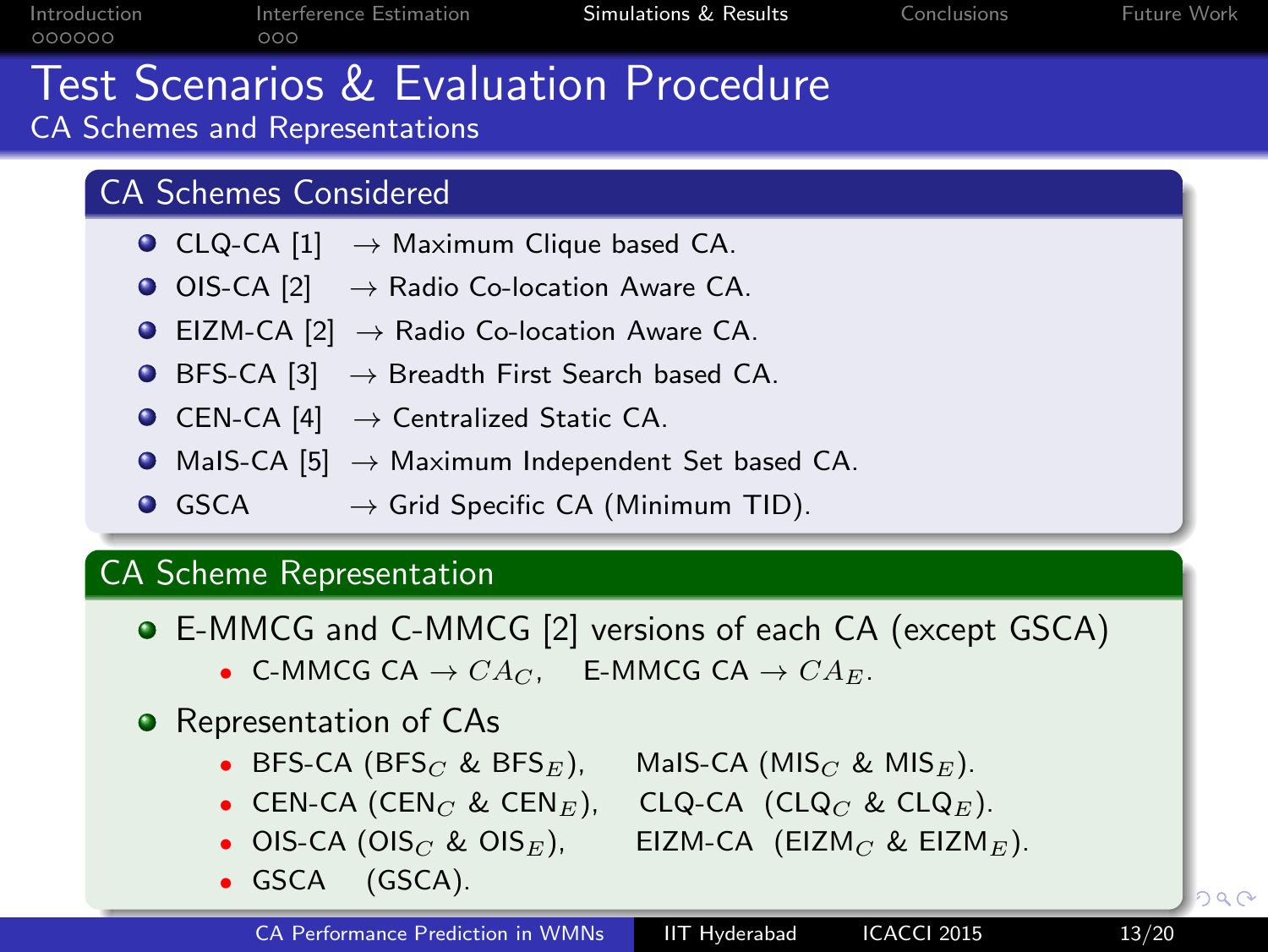[Introduction](#page-2-0) [Interference Estimation](#page-12-0) **[Simulations & Results](#page-16-0)** [Conclusions](#page-27-0) [Future Work](#page-28-0)<br>000000 000 Test Scenarios & Evaluation Procedure

## Observed Network Performance Metrics

- **O** Performance metrics for each test-case
	- Network Throughput.
	- Packet Loss Ratio.
	- Mean Delay.

Performance Metrics

- For every performance metric  $\rightarrow$  Average of all test-cases.
- **Performance metrics for each CA** 
	- Average Network Throughput (Throughput).
	- Average Packet Loss Ratio (PLR).
	- Average Mean Delay (MD).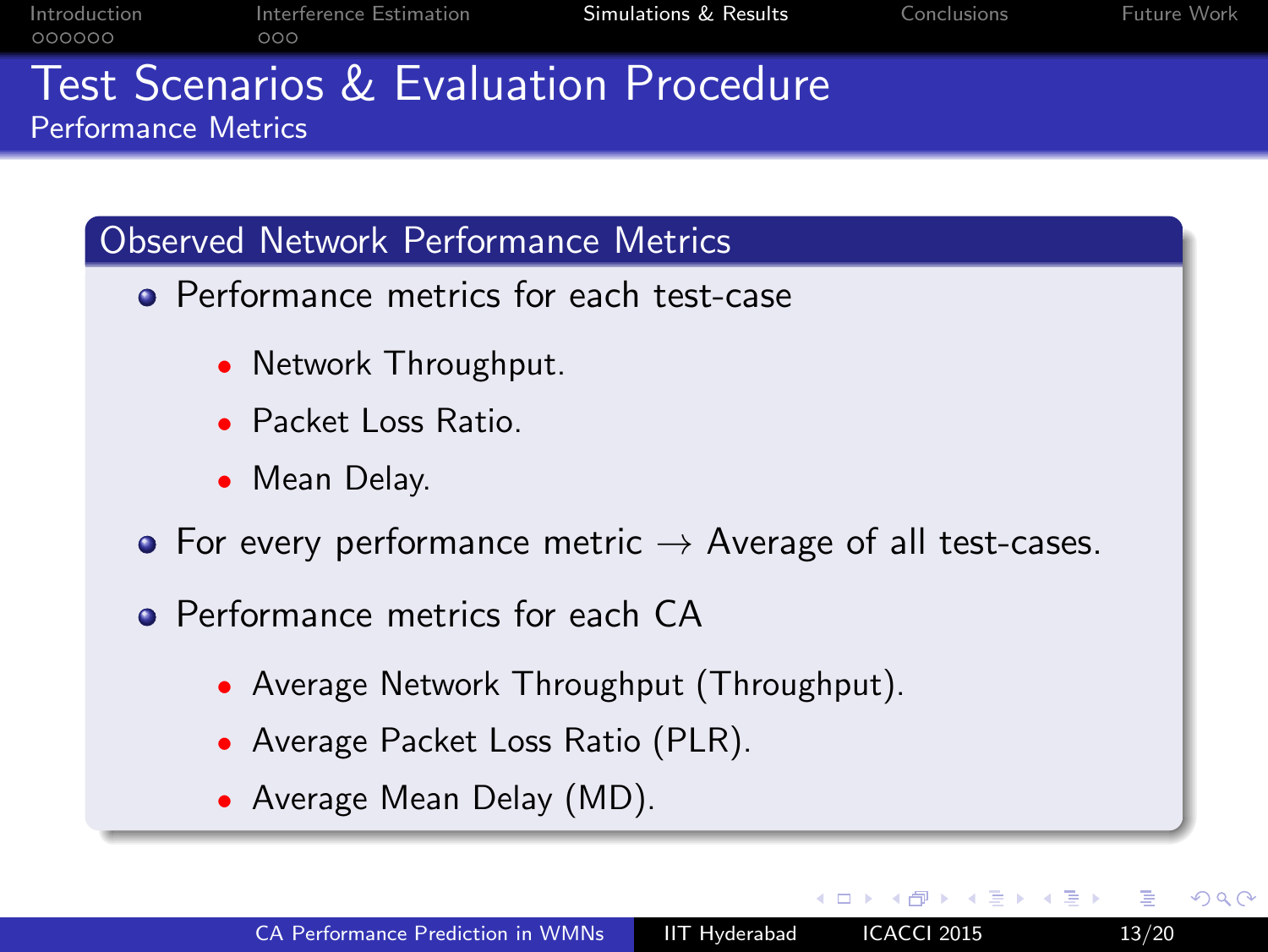[Introduction](#page-2-0) [Interference Estimation](#page-12-0) **[Simulations & Results](#page-16-0)** [Conclusions](#page-27-0) [Future Work](#page-28-0)<br>000000 000 Test Scenarios & Evaluation Procedure Evaluation Procedure

#### CA Sequences From Performance Metrics

- **•** For every performance metric
	- CAs are arranged in increasing order of metric values.

#### CA Sequences From Theoretical Estimates

- $\bullet$  TID, CDAL<sub>cost</sub>, CXLS<sub>wt</sub> are computed for each CA.
- **CAs arranged in increasing order of expected performance.** 
	- CA Performance  $\propto 1/$  (TID or CDAL<sub>cost</sub> value).
	- CA Performance  $\propto$  (CXLS<sub>wt</sub> value).
- **Increasing order of expected performance is same as the :** 
	- Decreasing order of  $TID/CDAL_{cost}$  values.
	- Increasing order of  $CXLS_{wt}$  values.

(□ ) (何 ) (□

 $QQ$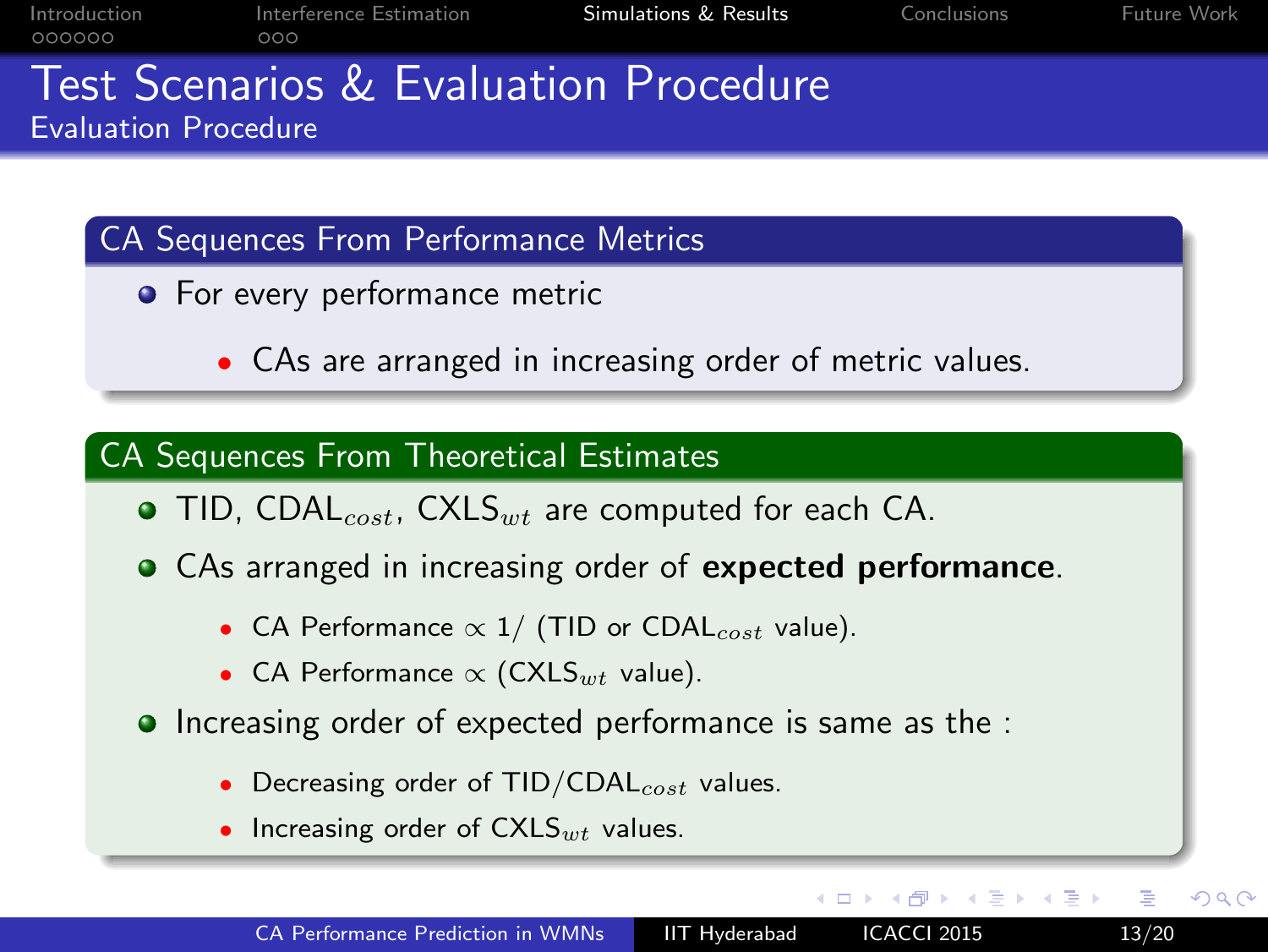[Introduction](#page-2-0) [Interference Estimation](#page-12-0) **[Simulations & Results](#page-16-0)** [Conclusions](#page-27-0) [Future Work](#page-28-0)<br>000000 000 Test Scenarios & Evaluation Procedure

#### Evaluation Procedure

#### Error In Sequence (EIS) Computation

- Sequence of n CAs  $\rightarrow$   ${}^nC_2$  comparisons.
- $\bullet$  CA sequences from experimental metrics  $\rightarrow$  Reference.
- In CA sequences from theoretical estimates
	- CA comparisons in error are determined.
	- Prediction by estimation metric contrary to actual performance.
- Sum of all CA comparison errors  $\rightarrow$  EIS.

#### Degree of Confidence (DoC)

- $\bullet$  DoC of estimation metric  $\rightarrow$  Reliability of CA performance prediction.
- $\bullet$   $DoC = (1 (EIS)^nC_2) \times 100$ 
	- $\bullet$  n is the number of CAs in the sequence.

 $QQ$ 

 $\left\{ \begin{array}{ccc} 1 & 0 & 0 \\ 0 & 1 & 0 \end{array} \right.$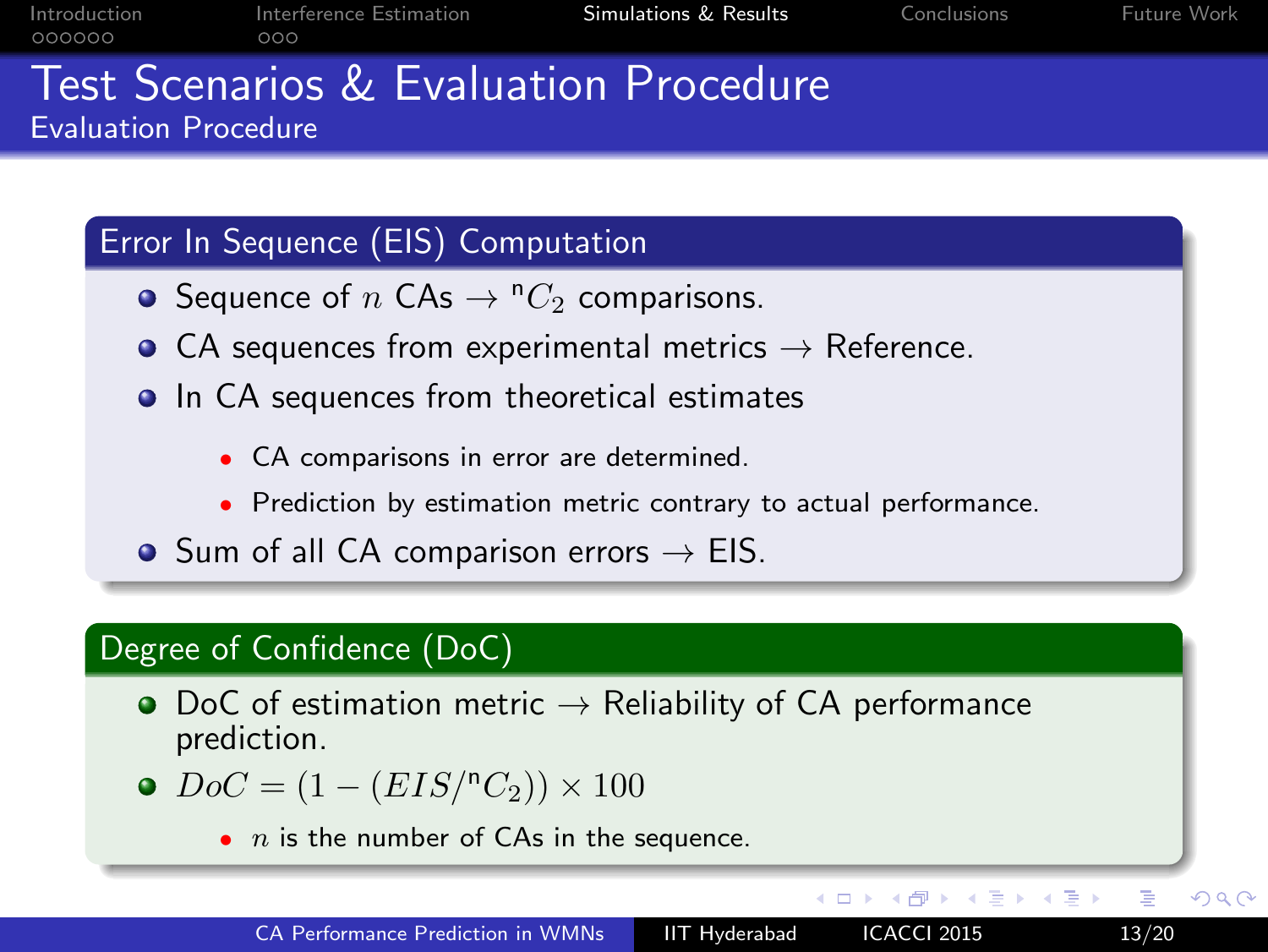



- Plot recorded for CA performance metrics against theoretical estimates.
- Observe the plots for expected correlation.
- Determine DoC for interference estimate accuracy.

∍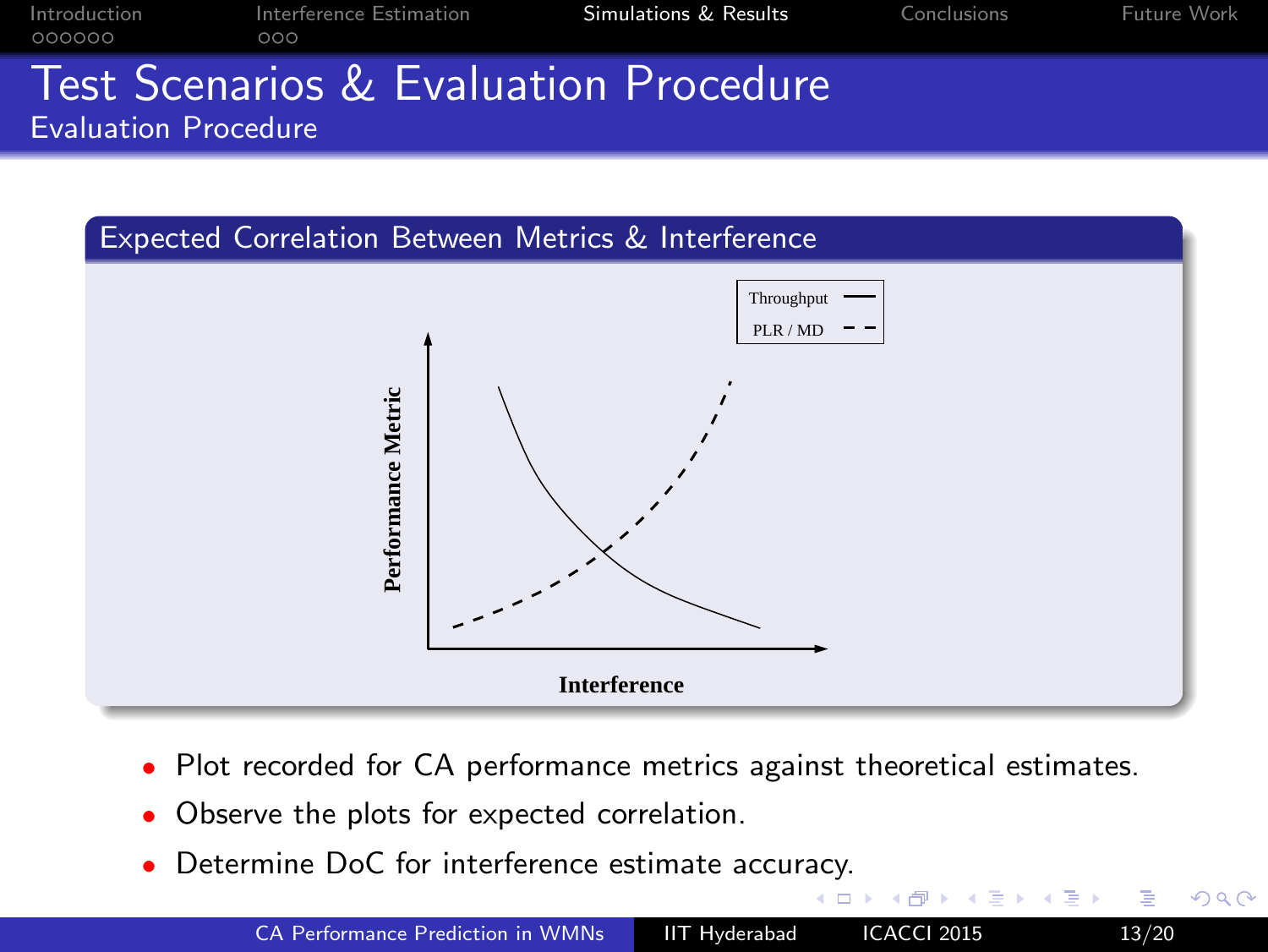[Introduction](#page-2-0) [Interference Estimation](#page-12-0) **[Simulations & Results](#page-16-0)** [Conclusions](#page-27-0) [Future Work](#page-28-0)<br>000000 000 000  $\mathsf{CXLS}_{wt}$  : Performance Evaluation Average Throughput



[CA Performance Prediction in WMNs](#page-0-0) IIT Hyderabad ICACCI 2015 14/20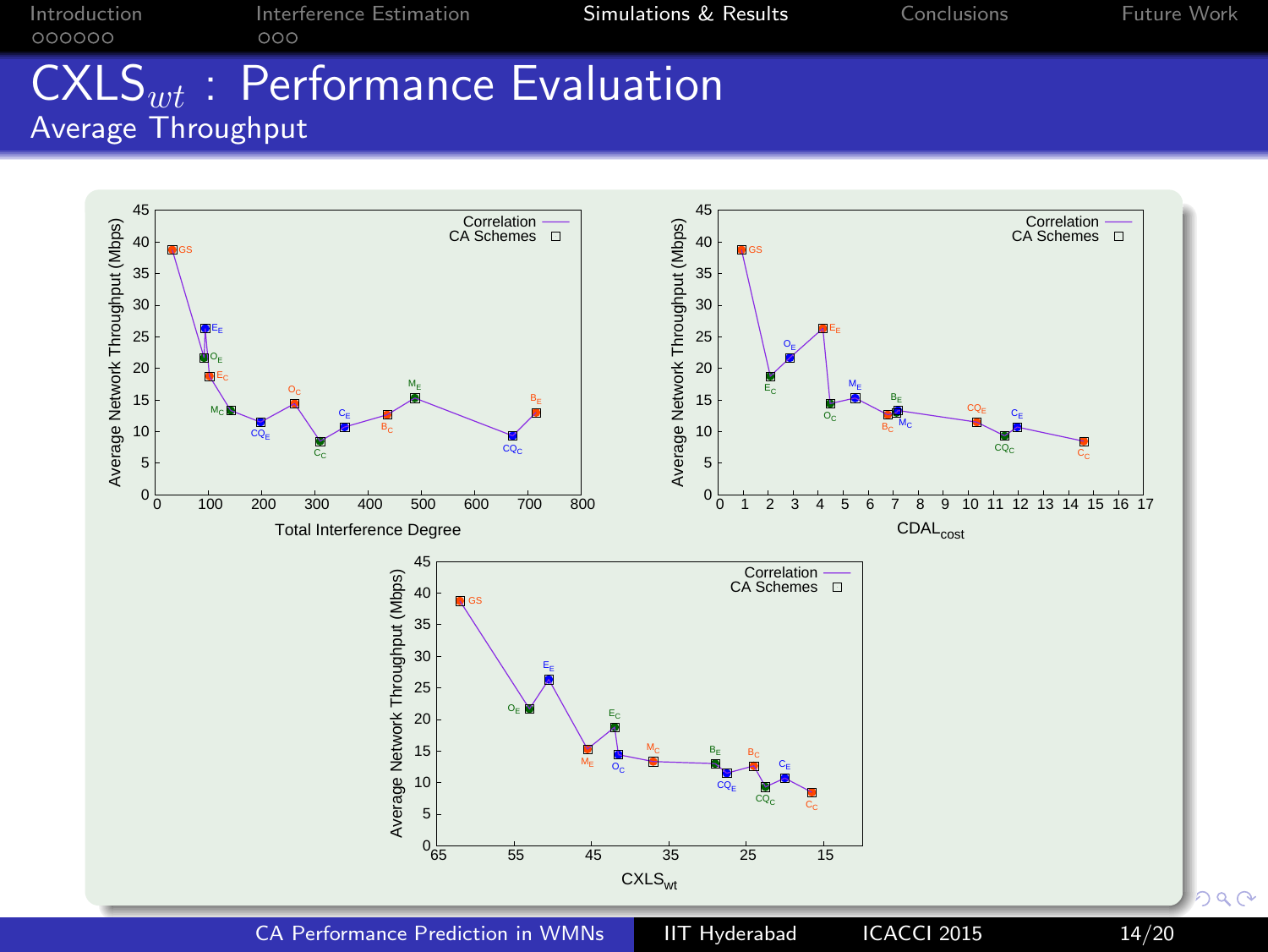



[CA Performance Prediction in WMNs](#page-0-0) IIT Hyderabad ICACCI 2015 14/20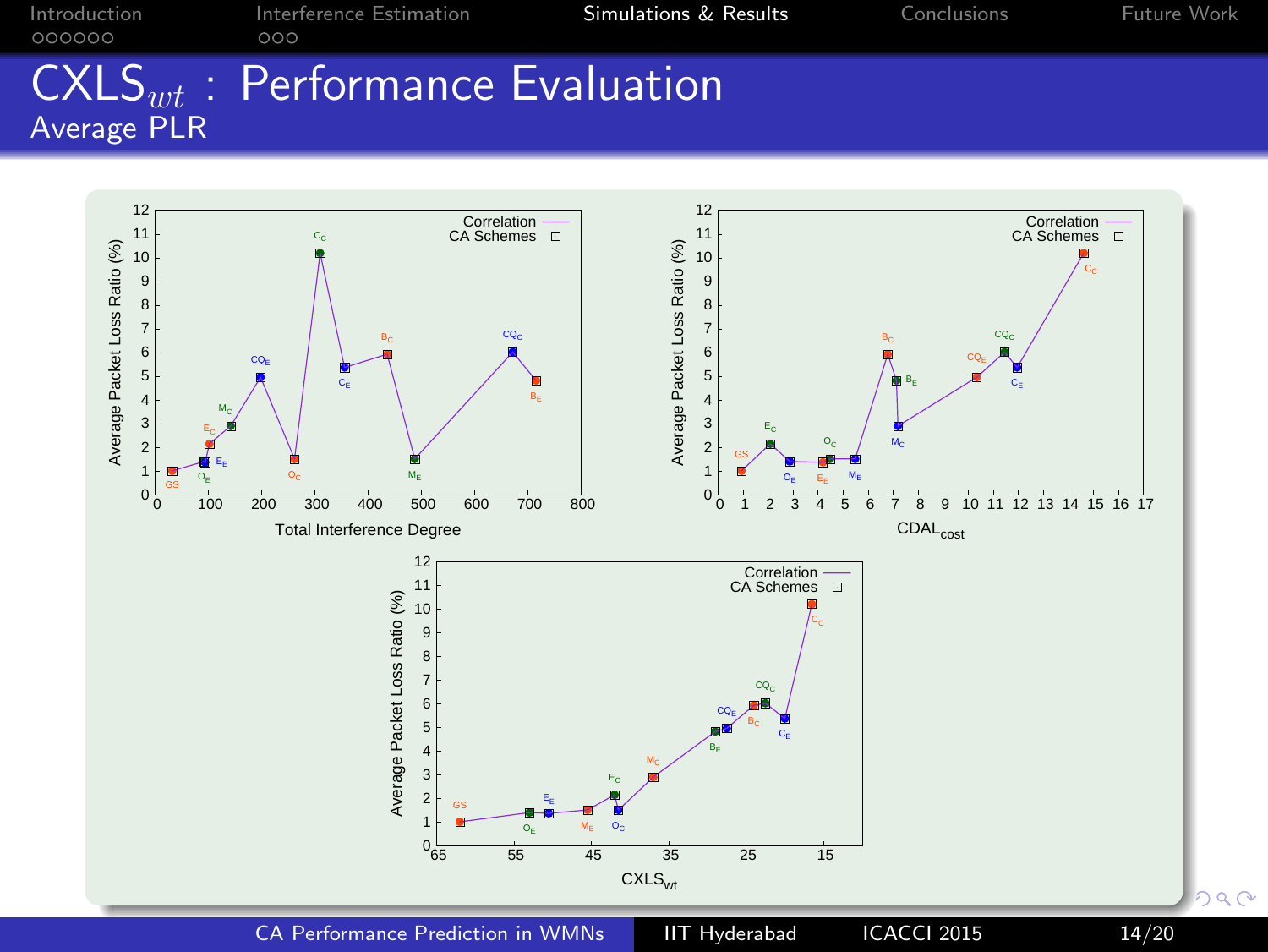

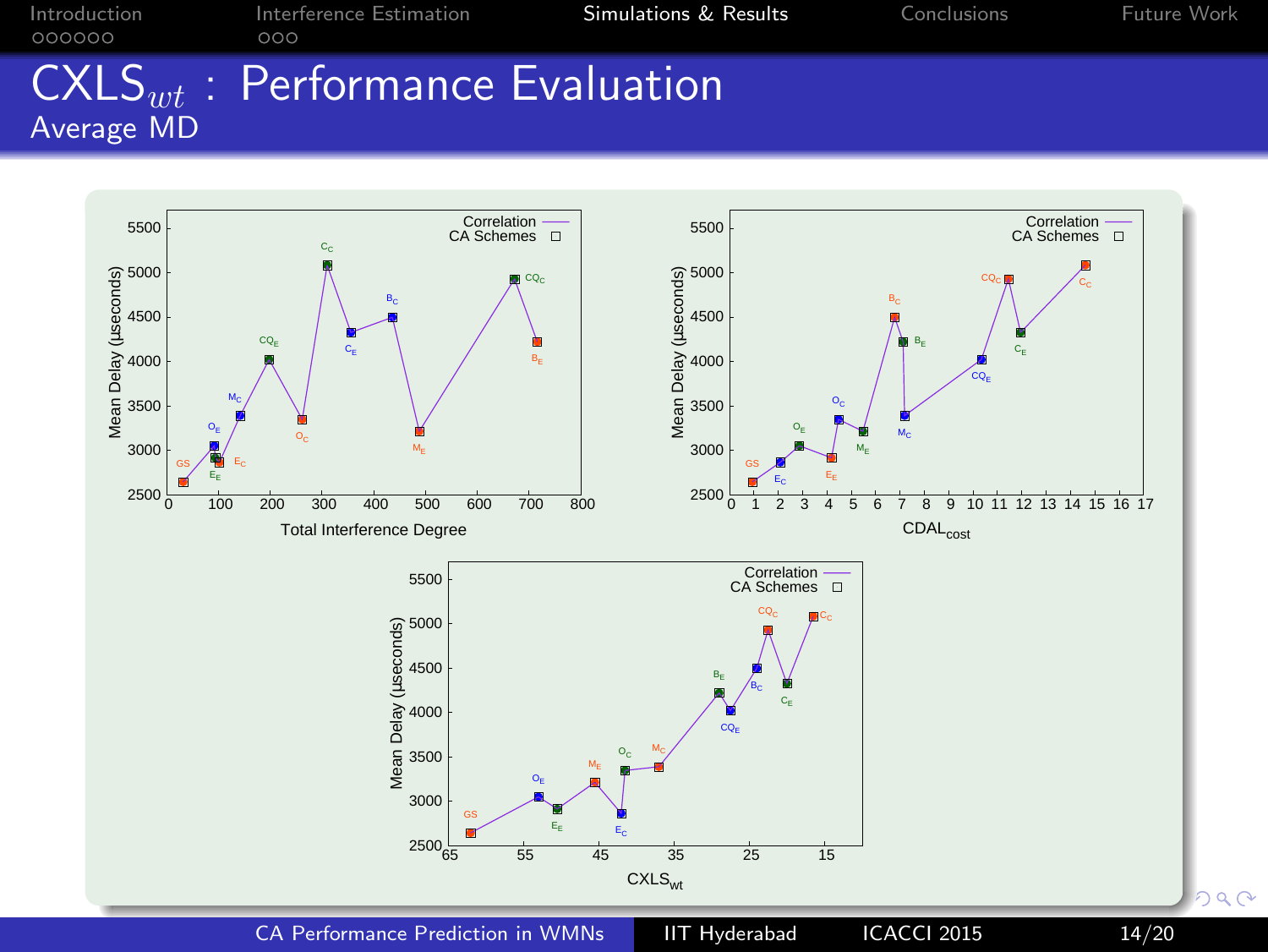| -Introduction<br>000000 | Interference Estimation<br>റററ | Simulations & Results | Conclusions | Future Work |
|-------------------------|--------------------------------|-----------------------|-------------|-------------|
|                         | Reliability of $CXLS_{wt}$     |                       |             |             |

#### Degree of Confidence

| <b>Performance</b> | Degree of Confidence $(\%)$ |               |                      |
|--------------------|-----------------------------|---------------|----------------------|
| <b>Metric</b>      | TID.                        | $CDAL_{cost}$ | $\mathsf{CXLS}_{wt}$ |
| Throughput         | 75.64                       | 89.74         | 94.87                |
| PI R               | 75.64                       | 84.61         | 94.87                |
| Æ                  | 76 Q2                       | 88.46         |                      |

メロメ メ御う メミメ メミメー

重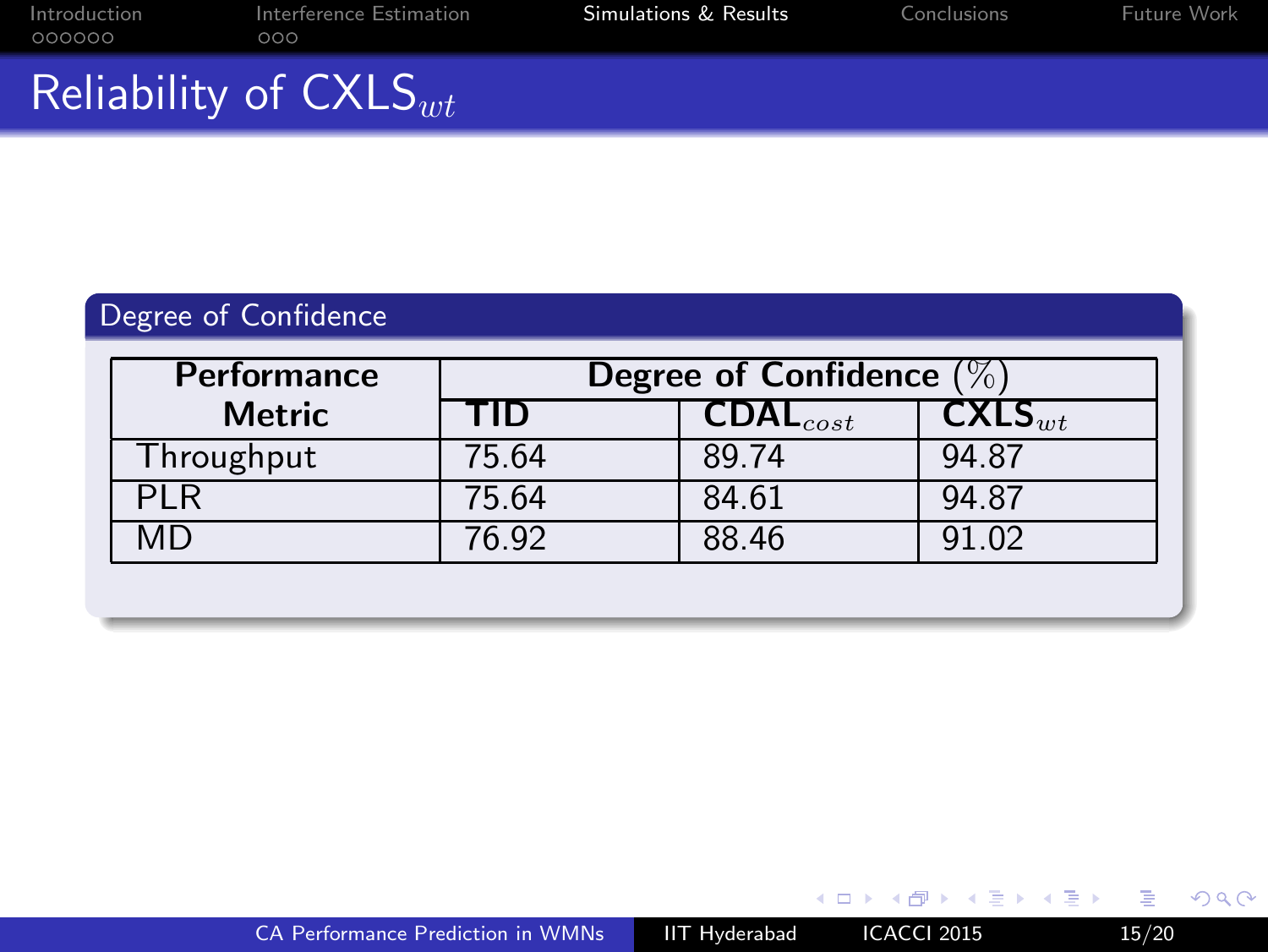| Introduction<br>000000 | Interference Estimation<br>റററ | Simulations & Results | Conclusions | Future Work |
|------------------------|--------------------------------|-----------------------|-------------|-------------|
| <b>Conclusions</b>     |                                |                       |             |             |

#### $\mathsf{CXLS}_{wt}$  Interference Estimation

- Reliable prediction of CA performance.
- Considers both Spatial and Statistical characteristics of interference.
- More accurate than TID and  $CDAL_{cost}$ .
- Slightly higher computational cost of  $\mathrm{O}(n^3m^2)$  compared to TID  $O(n^2m^3)$  and  $CDAL_{cost}$   $O(n^2m^2)$ .
	- $n \to$  Number of nodes in the WMN.
	- $m \rightarrow$  Number of radios on each node.
- But the overhead of increased algorithmic complexity is compensated by the increase in accuracy levels.

<span id="page-27-0"></span> $QQ$ 

∍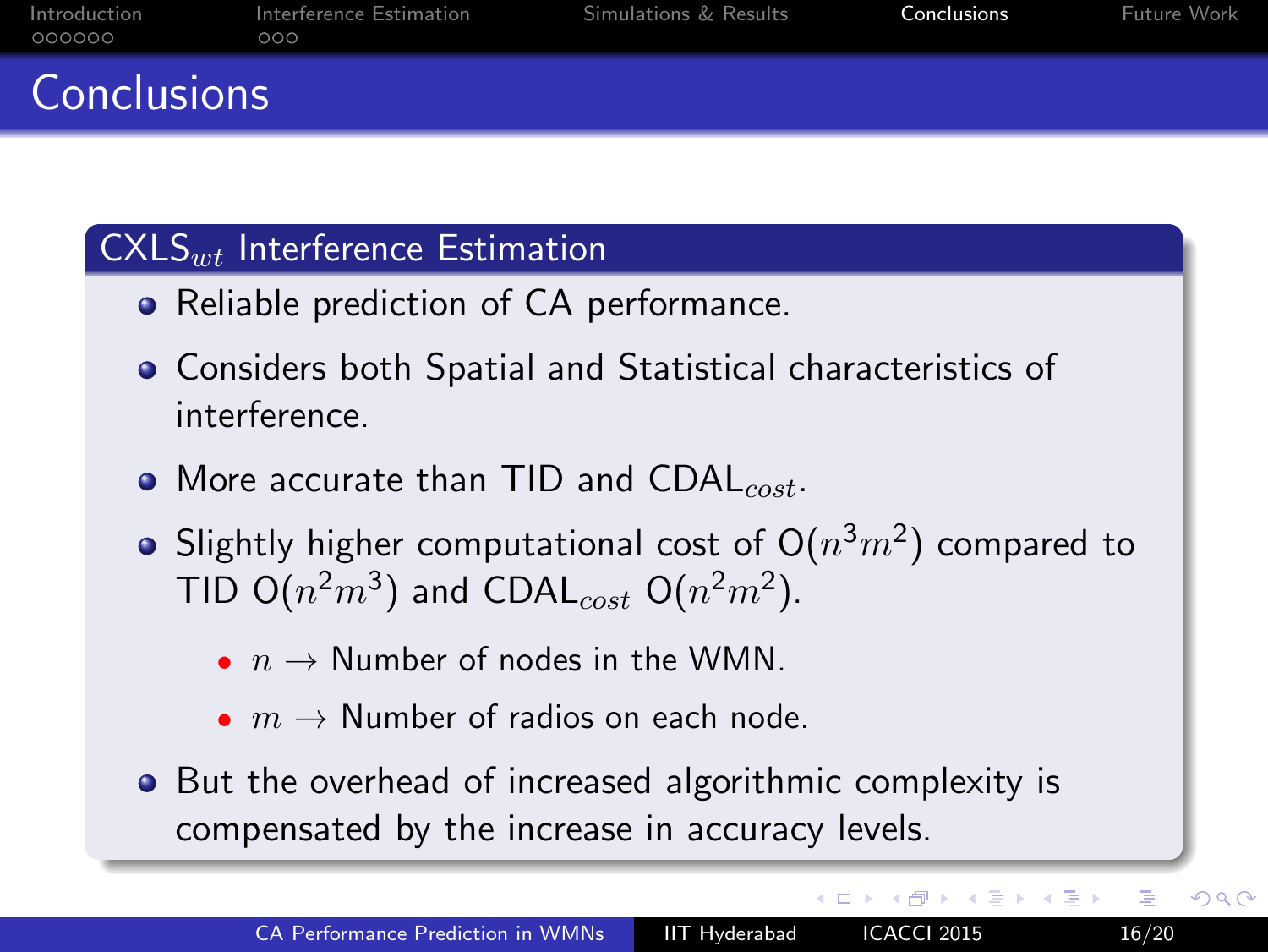| Introduction<br>000000 | Interference Estimation<br>000 | Simulations & Results | Conclusions | Future Work |
|------------------------|--------------------------------|-----------------------|-------------|-------------|
| Future Work            |                                |                       |             |             |

- $\bullet$  Verify accuracy of CXLS $_{wt}$  in other WMN layouts.
- $\bullet$  Use CXLS<sub>wt</sub> as an optimizing function in CA schemes.
- <span id="page-28-0"></span>Devise a prediction estimate based on the individual link quality
	- For quantitative assessment of metrics like Throughput, PLR and MD.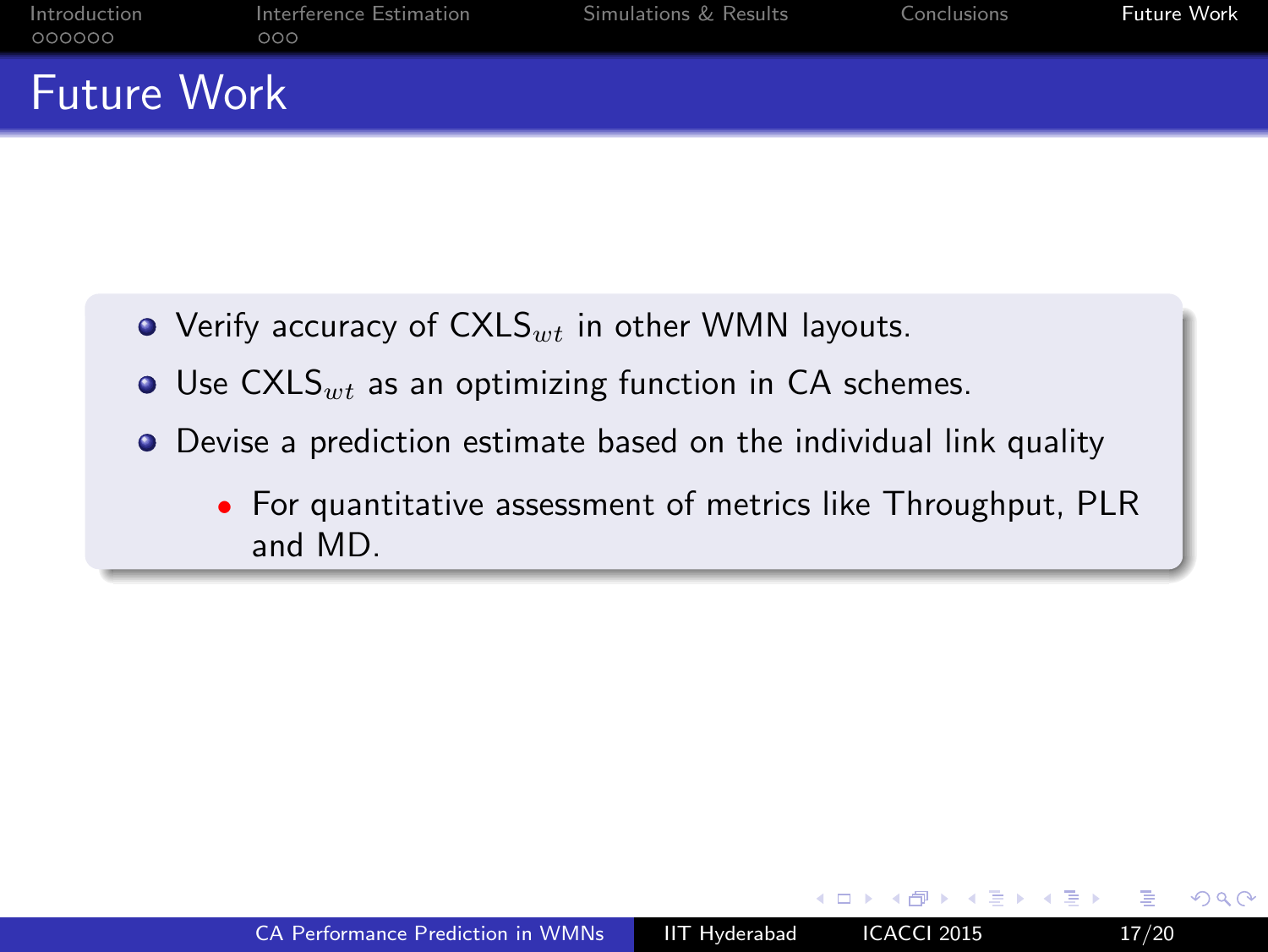| Introduction<br>000000 | Interference Estimation<br>റററ | Simulations & Results | Conclusions | Future Work |
|------------------------|--------------------------------|-----------------------|-------------|-------------|
| References             |                                |                       |             |             |

- <span id="page-29-1"></span>Yu Xutao, Xu Jin, "A Channel Assignment Method for Multi-channel Static Wireless Networks", IEEE, 2011.
- <span id="page-29-0"></span>F
- S. M. Kala, M. Reddy, R. Musham, and B. Tamma, Interference mitigation in wireless mesh networks through radio co-location aware conflict graphs , Wireless Networks, pp. 124, 2015. [Online]. Available: http://dx.doi.org/10.1007/s11276-015-1002-4
- <span id="page-29-2"></span> $\blacksquare$ Krishna N. Ramachandran, Elizabeth M. Belding, Kevin C. Almeroth, Milind M. Buddhikot, "Interference-Aware Channel Assignment in Multi-Radio Wireless Mesh Networks",INFOCOM, 2006.
- <span id="page-29-3"></span>量

Hongju Cheng, Guolong Chen et. al., "Static Channel Assignment Algorithm in Multi-channel Wireless Mesh Networks" ,Cyber-Enabled Distributed Computing and Knowledge Discovery, 2009.

<span id="page-29-4"></span>靠

Aizaz U. Chaudhry, John W. Chinneck, and Roshdy H.M. Hafez, "Channel Requirements for Interference-free Wireless Mesh Networks to Achieve Maximum Throughput",ICCCN, 2013.

暈 Robinson, Joshua, and Edward W. Knightly. "A performance study of deployment factors in wireless mesh networks." INFOCOM 2007. 26th IEEE International Conference on Computer Communicat[ion](#page-28-0)s[. I](#page-30-0)[E](#page-28-0)[EE.](#page-29-5) [I](#page-30-0)[E](#page-27-0)[E](#page-28-0)[E, 2](#page-31-0)[0](#page-27-0)[0](#page-28-0)[7.](#page-31-0) [20](#page-0-0)[07](#page-31-0)

イロト イ何 トイヨ トイヨ トーヨ

<span id="page-29-5"></span> $\Omega$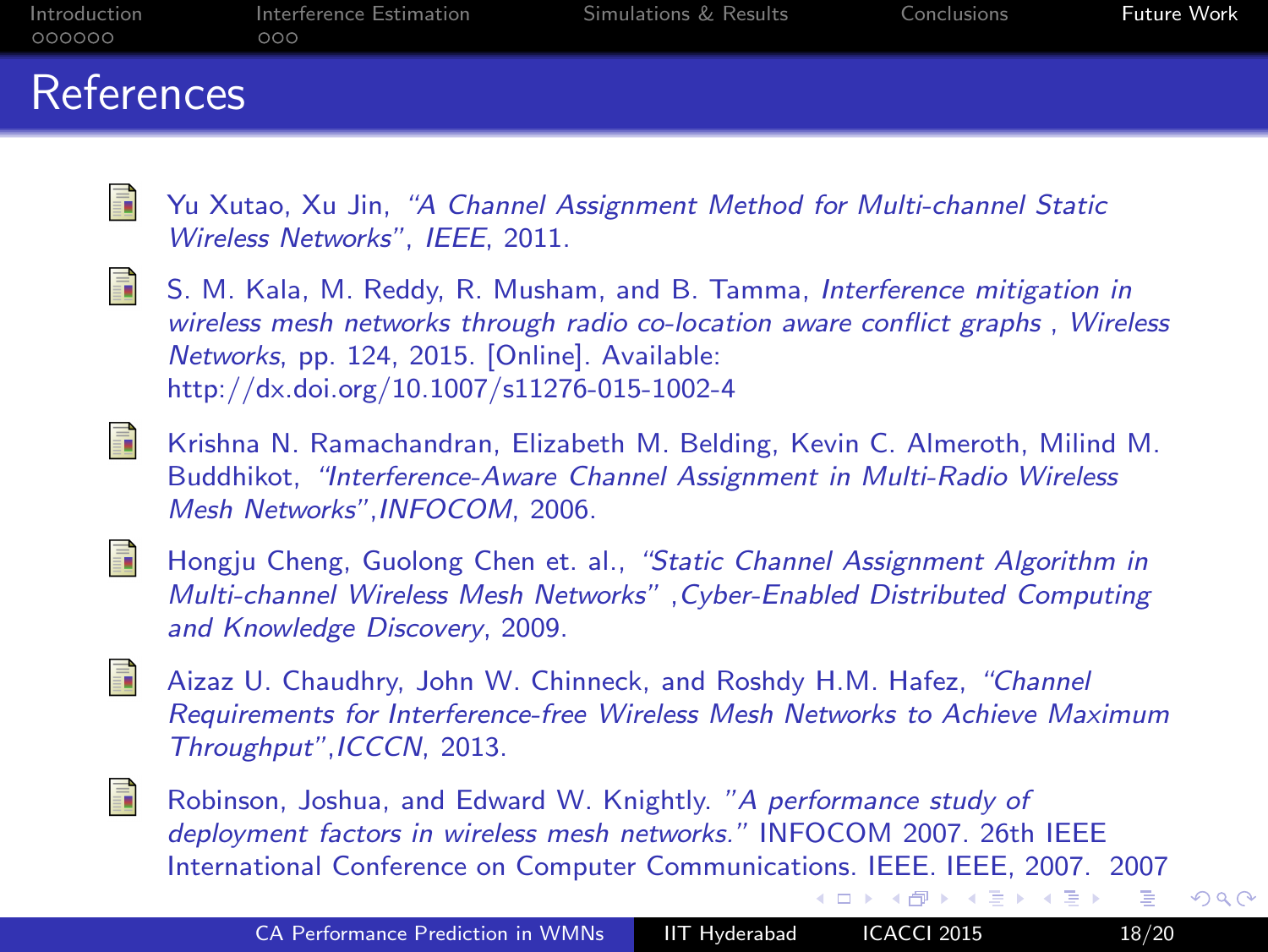| Introduction | Interference Estimation | Simulations & Results | Conclusions | <b>Future Work</b> |
|--------------|-------------------------|-----------------------|-------------|--------------------|
| 000000       | OOO'                    |                       |             |                    |

## Thank You

←□

<span id="page-30-0"></span> $299$ 

G

이 세분이다

すぎ